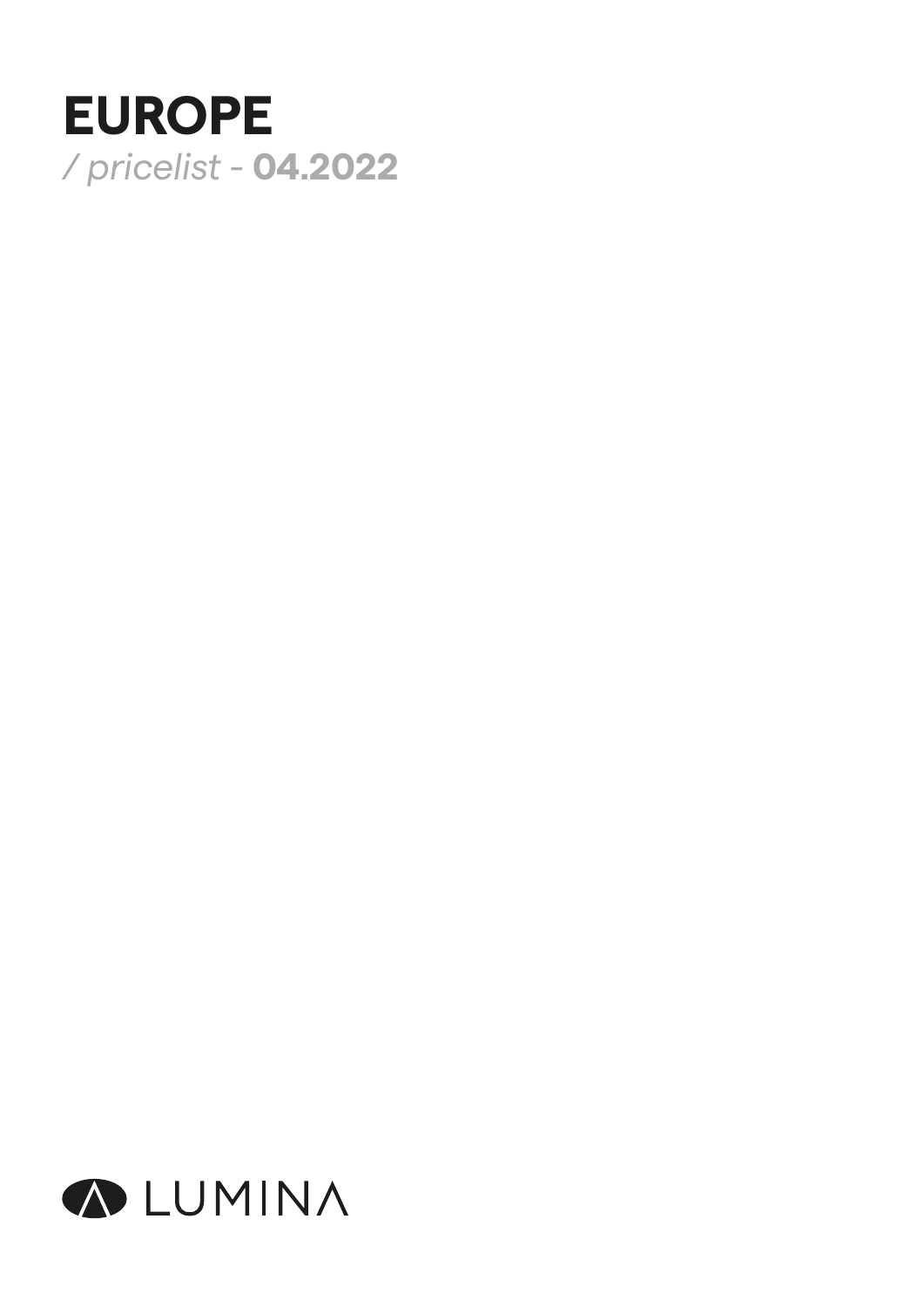#### **PRODUCT INFO**

**Dimmable**: available 1-10V, push button, Dali system (+Dali 2) **Dimensions** are expressed in **centimeters** (cm) For additional information, please visit **www.lumina.it** or contact our **Customer Service** (info@lumina.it)

#### **AVAILABILITY**

For taylored colors, please contact our **Customer Service** (info@lumina.it).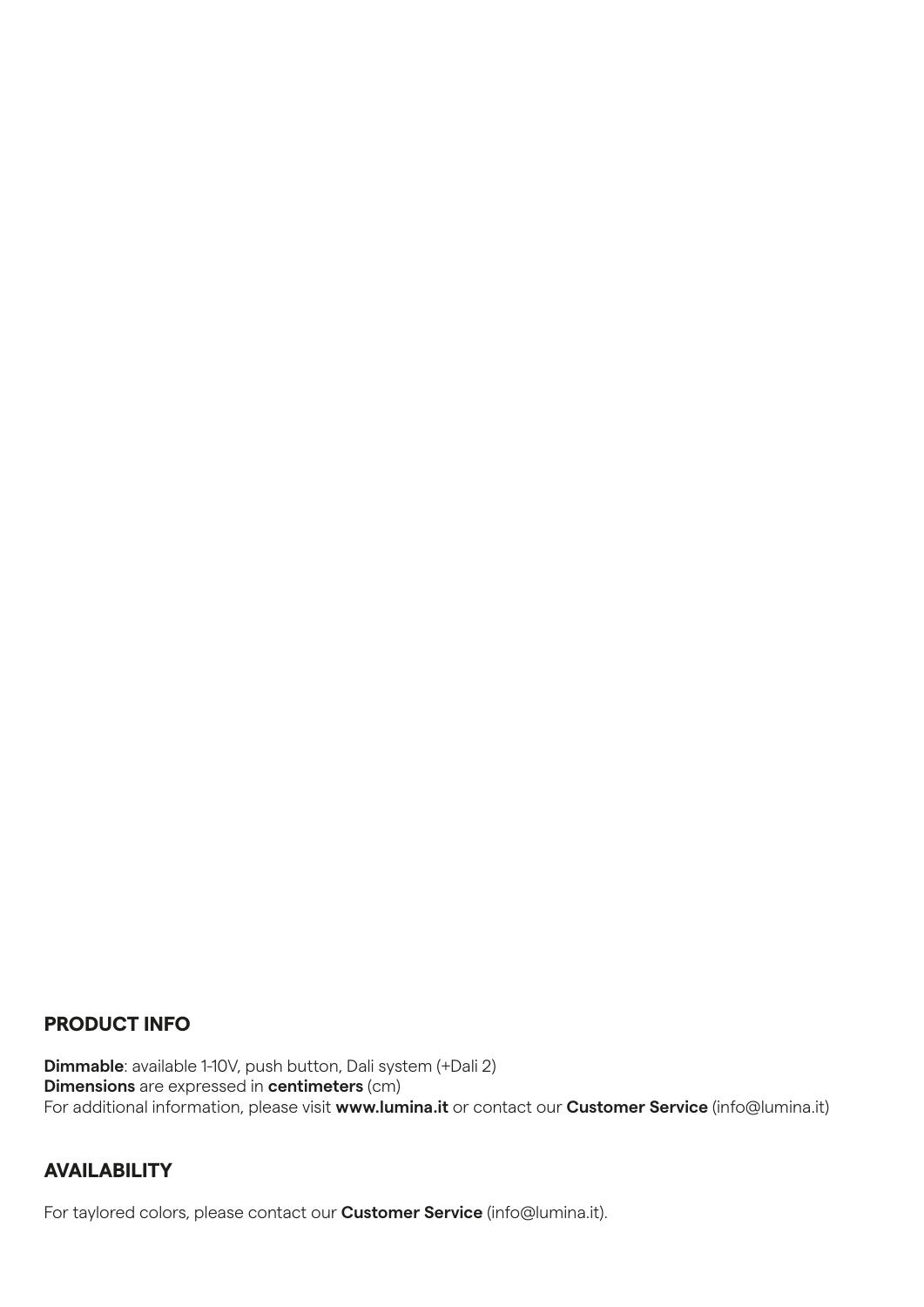*Light is our history. It's knowledge, performance, formal consistency, reliability and sustainability.*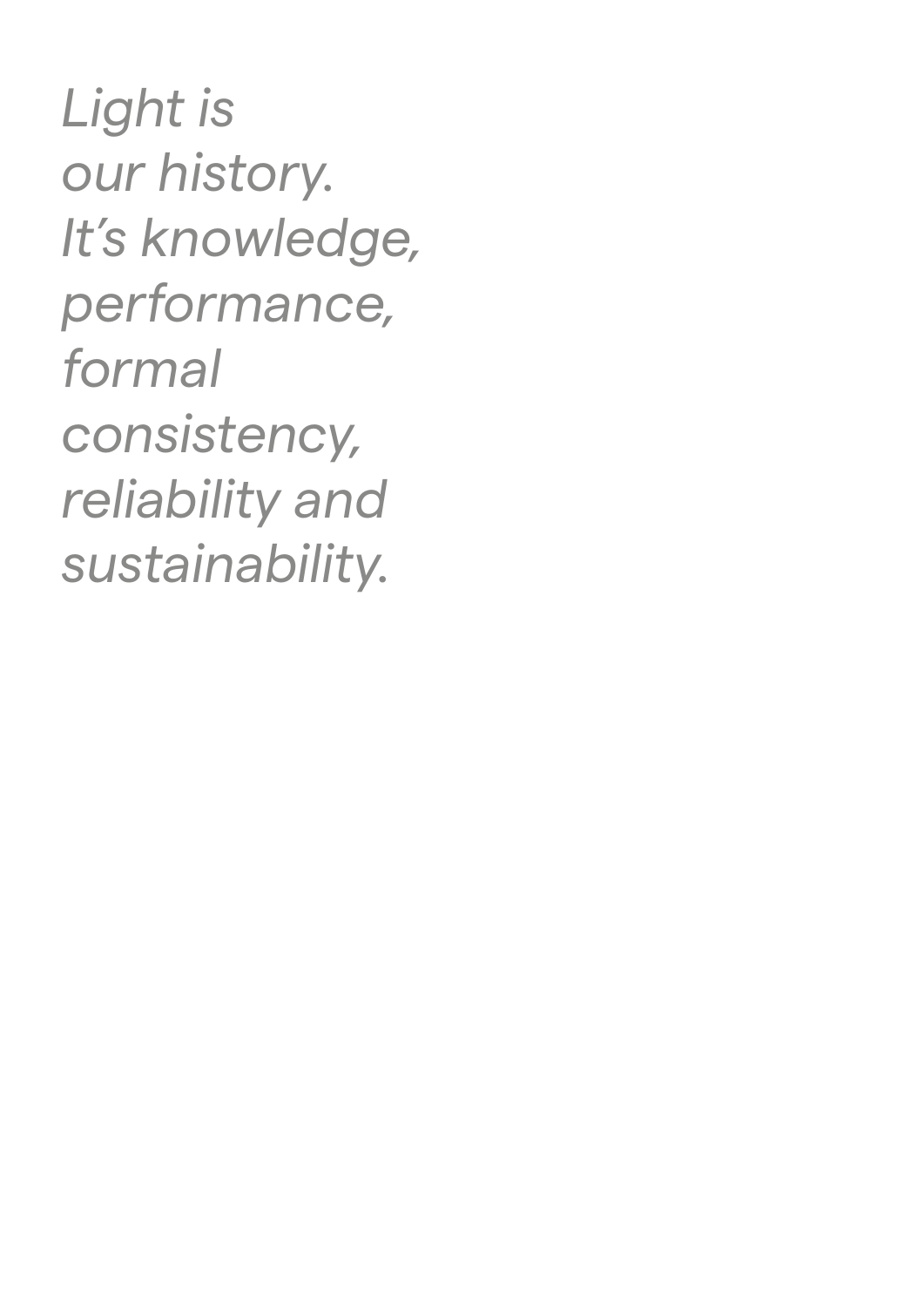| Model                                                   |        | <b>CCT &amp; Finish</b> | Code       | Euro $\epsilon$ | <b>Technical Info</b>    |
|---------------------------------------------------------|--------|-------------------------|------------|-----------------|--------------------------|
| <b>Daphine LED</b>                                      |        | <b>Black Soft-Touch</b> | 01L01ST00  | 445,00          |                          |
| $270^\circ$                                             |        | Matt white              | 01L02OP00  | 445,00          |                          |
|                                                         |        | Matt red                | 01L03OP00  | 445,00          |                          |
| 40<br>200°                                              | 3000 K | Matt yellow             | 01L05OP00  | 445,00          | 9W LED                   |
| $360^\circ$<br>35<br>8<br>$80^\circ$<br>10 <sup>1</sup> |        | Metallic bronze         | 01L29MT00  | 499,00          |                          |
|                                                         |        | <b>Brushed Nickel</b>   | 01L4400    | 579,00          |                          |
|                                                         |        | <b>Black Soft-Touch</b> | 01L01STK27 | 445,00          | Dimmable + 2 step switch |
| 11                                                      |        | Matt white              | 01L02OPK27 | 445,00          | settable on the lamp     |
| 22×53×14 (cm)<br>0,016 m <sup>3</sup> - 3,42 Kg         |        | Matt red                | 01L03OPK27 | 445,00          |                          |
|                                                         | 2700 K | Matt yellow             | 01L05OPK27 | 445,00          |                          |
|                                                         |        | Metallic bronze         | 01L29MTK27 | 499,00          |                          |
|                                                         |        | <b>Brushed Nickel</b>   | 01L44K27   | 579,00          |                          |

| Model                                                 |        | <b>CCT &amp; Finish</b> | Code          | Euro $\epsilon$ | <b>Technical Info</b> |
|-------------------------------------------------------|--------|-------------------------|---------------|-----------------|-----------------------|
| <b>Daphine Cloe LED</b>                               |        | <b>Black Soft-Touch</b> | 07L01ST220    | 320,00          |                       |
| $270^\circ$                                           |        | Matt white              | 07L02OP220    | 320,00          |                       |
| 40                                                    |        | Matt red                | 07L03OP220    | 320,00          |                       |
| 200°<br>$360^\circ$<br>40<br>8<br>$180^\circ$<br>17   | 3000 K | Matt yellow             | 07L05OP220    | 320,00          |                       |
|                                                       |        | Metallic bronze         | 07L29MT220    | 372,00          |                       |
|                                                       |        | <b>Brushed Nickel</b>   | 07L44220      | 458,00          | 9W LED                |
|                                                       | 2700K  | <b>Black Soft-Touch</b> | 07L01STK27220 | 320,00          | On-off switch         |
|                                                       |        | Matt white              | 07L02OPK27220 | 320,00          |                       |
| 58×28×13 (cm)<br>$0.02 \text{ m}^3 - 3.10 \text{ Kg}$ |        | Matt red                | 07L03OPK27220 | 320,00          |                       |
|                                                       |        | Matt yellow             | 07L05OPK27220 | 320,00          |                       |
|                                                       |        | Metallic bronze         | 07L29MTK27220 | 372,00          |                       |
|                                                       |        | <b>Brushed Nickel</b>   | 07L44K27220   | 458,00          |                       |

| Model                                         |        | <b>CCT &amp; Finish</b> | Code       | Euro $\epsilon$ | <b>Technical Info</b> |
|-----------------------------------------------|--------|-------------------------|------------|-----------------|-----------------------|
| <b>Daphine Cilindro LED</b>                   |        | <b>Black Soft-Touch</b> | 10L01ST00  | 297,00          |                       |
|                                               |        | Matt white              | 10L02OP00  | 297,00          |                       |
| $270^\circ$                                   |        | Matt red                | 10L03OP00  | 297,00          | 9W LED                |
| 40<br>$200^\circ$                             | 3000 K | Matt yellow             | 10L05OP00  | 297,00          |                       |
| 40<br>8 ∿<br>9 j<br>3                         |        | Metallic bronze         | 10L29MT00  | 334,00          |                       |
|                                               |        | <b>Brushed Nickel</b>   | 10L4400    | 410,00          |                       |
|                                               |        | <b>Black Soft-Touch</b> | 10L01STK27 | 297,00          | On-off switch         |
|                                               |        | Matt white              | 10L02OPK27 | 297,00          |                       |
| 58×28×13 (cm)<br>$0.02 \text{ m}^3$ - 1,36 Kg | 2700 K | Matt red                | 10L03OPK27 | 297,00          |                       |
|                                               |        | Matt yellow             | 10L05OPK27 | 297,00          |                       |
|                                               |        | Metallic bronze         | 10L29MTK27 | 334,00          |                       |
|                                               |        | <b>Brushed Nickel</b>   | 10L44K27   | 410,00          |                       |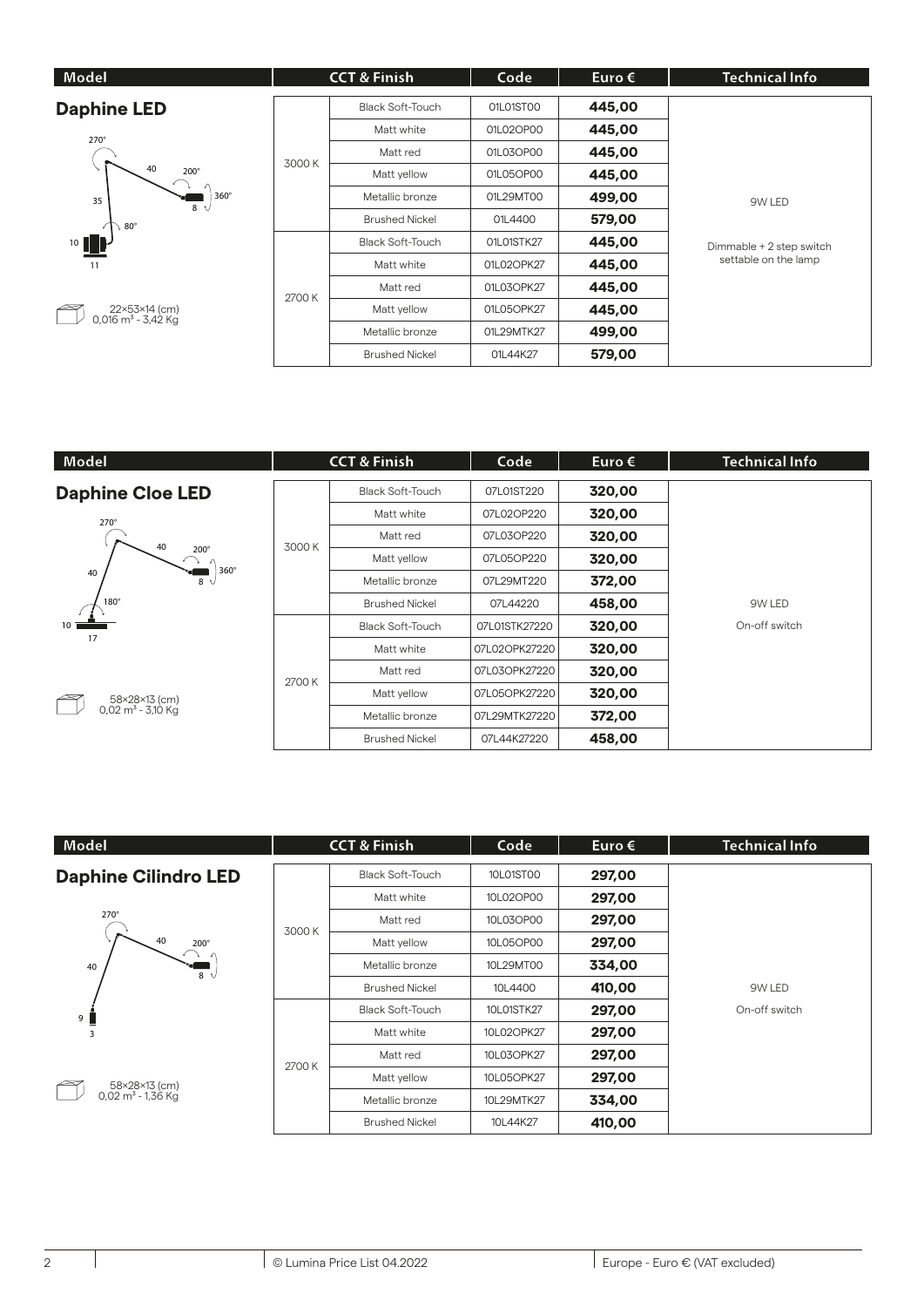| Model                                            |        | <b>CCT &amp; Finish</b> | Code       | Euro $\epsilon$ | <b>Technical Info</b>    |
|--------------------------------------------------|--------|-------------------------|------------|-----------------|--------------------------|
| <b>Daphine Terra LED</b>                         |        | Black Soft-Touch        | 02L01ST00  | 529,00          |                          |
| $270^\circ$                                      |        | Matt white              | 02L02OP00  | 529,00          |                          |
| $45 \t 200^\circ$<br>$\blacksquare$ 360°         | 3000 K | Matt red                | 02L03OP00  | 529,00          |                          |
|                                                  |        | Matt yellow             | 02L05OP00  | 529,00          |                          |
|                                                  |        | Metallic bronze         | 02L29MT00  | 625,00          | 9W LED                   |
| 91                                               |        | <b>Brushed Nickel</b>   | 02L4400    | 685,00          |                          |
|                                                  |        | <b>Black Soft-Touch</b> | 02L01STK27 | 529,00          | Dimmable + 2 step switch |
|                                                  |        | Matt white              | 02L02OPK27 | 529,00          | settable on the lamp     |
| $\lambda$ 80°                                    | 2700 K | Matt red                | 02L03OPK27 | 529,00          |                          |
| 21                                               |        | Matt yellow             | 02L05OPK27 | 529,00          |                          |
|                                                  |        | Metallic bronze         | 02L29MTK27 | 625,00          |                          |
| 109×14×22 (cm)<br>0,034 m <sup>3</sup> - 5,15 Kg |        | <b>Brushed Nickel</b>   | 02L44K27   | 685,00          |                          |

| Model                                                   |        | <b>CCT &amp; Finish</b> | Code       | Euro $\epsilon$ | <b>Technical Info</b> |
|---------------------------------------------------------|--------|-------------------------|------------|-----------------|-----------------------|
| <b>Daphine Parete 35 LED</b>                            |        | <b>Black Soft-Touch</b> | 05L01ST00  | 270,00          |                       |
|                                                         |        | Matt white              | 05L02OP00  | 270,00          |                       |
| 8                                                       |        | Matt red                | 05L03OP00  | 270,00          |                       |
| $8 \bullet 180^\circ$                                   | 3000 K | Matt yellow             | 05L05OP00  | 270,00          | 5W LED                |
| $200^\circ$<br>35<br>360°<br>$8 \sqrt{ }$<br>$90^\circ$ |        | Metallic bronze         | 05L29MT00  | 310,00          |                       |
|                                                         |        | <b>Brushed Nickel</b>   | 05L4400    | 345,00          |                       |
|                                                         |        | <b>Black Soft-Touch</b> | 05L01STK27 | 270,00          | On-off switch         |
|                                                         |        | Matt white              | 05L02OPK27 | 270,00          |                       |
| 44×17×11 (cm)<br>$0,008 \text{ m}^3 - 0,70 \text{ Kg}$  |        | Matt red                | 05L03OPK27 | 270,00          |                       |
|                                                         | 2700K  | Matt yellow             | 05L05OPK27 | 270,00          |                       |
|                                                         |        | Metallic bronze         | 05L29MTK27 | 310,00          |                       |
|                                                         |        | <b>Brushed Nickel</b>   | 05L44K27   | 345,00          |                       |

| Model                                           |        | <b>CCT &amp; Finish</b> | Code       | Euro $\epsilon$ | <b>Technical Info</b>   |
|-------------------------------------------------|--------|-------------------------|------------|-----------------|-------------------------|
| <b>Daphine Parete 20 LED</b>                    |        | <b>Black Soft-Touch</b> | 06L01ST00  | 270,00          |                         |
|                                                 |        | Matt white              | 06L02OP00  | 270,00          |                         |
| 8<br>$180^\circ$                                |        | Matt red                | 06L03OP00  | 270,00          | 5W LED<br>On-off switch |
| $8 \parallel \parallel$<br>$200^\circ$          | 3000 K | Matt yellow             | 06L05OP00  | 270,00          |                         |
| 20<br>360°<br>$8 \sqrt{ }$<br>$90^\circ$        |        | Metallic bronze         | 06L29MT00  | 310,00          |                         |
|                                                 |        | <b>Brushed Nickel</b>   | 06L4400    | 345,00          |                         |
|                                                 |        | <b>Black Soft-Touch</b> | 06L01STK27 | 270,00          |                         |
|                                                 |        | Matt white              | 06L02OPK27 | 270,00          |                         |
| 44×17×11 (cm)<br>0,008 m <sup>3</sup> - 0,70 Kg | 2700 K | Matt red                | 06L03OPK27 | 270,00          |                         |
|                                                 |        | Matt yellow             | 06L05OPK27 | 270,00          |                         |
|                                                 |        | Metallic bronze         | 06L29MTK27 | 310,00          |                         |
|                                                 |        | <b>Brushed Nickel</b>   | 06L44K27   | 345,00          |                         |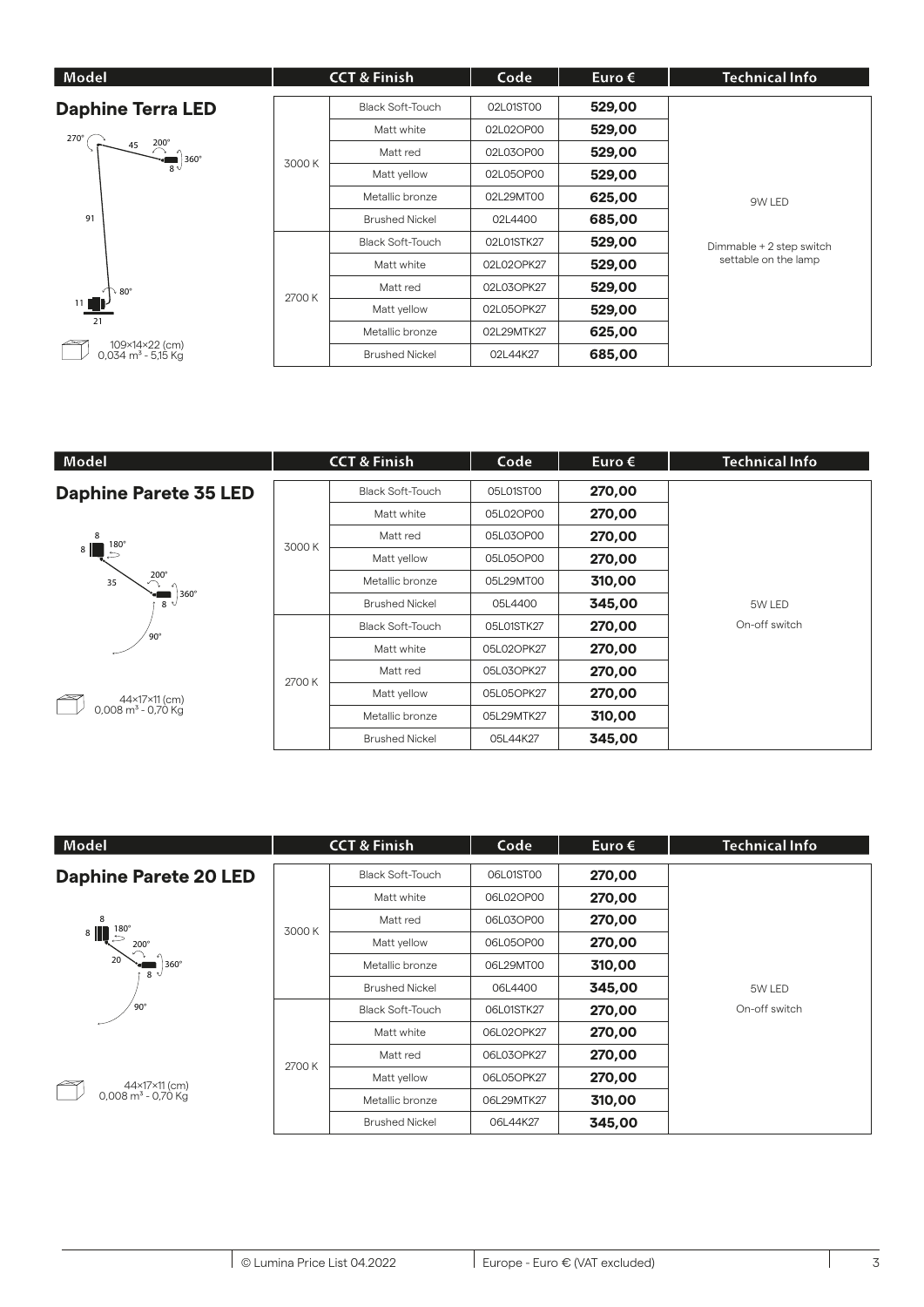| Model                                           |        | <b>CCT &amp; Finish</b> | Code          | Euro $\epsilon$ | <b>Technical Info</b> |
|-------------------------------------------------|--------|-------------------------|---------------|-----------------|-----------------------|
| <b>Daphinette LED</b>                           |        | <b>Black Soft-Touch</b> | 09L01ST220    | 296,00          |                       |
|                                                 |        | Matt white              | 09L02OP220    | 296,00          |                       |
| $200^\circ$                                     |        | Matt red                | 09L03OP220    | 296,00          |                       |
| 360°<br>$8 \sqrt{ }$<br>35                      | 3000 K | Matt yellow             | 09L05OP220    | 296,00          |                       |
| $180^\circ$<br>$8 \blacksquare$                 |        | Metallic bronze         | 09L29MT220    | 350,00          |                       |
|                                                 |        | <b>Brushed Nickel</b>   | 09L44220      | 397,00          | 5W LED                |
| 9,5                                             |        | <b>Black Soft-Touch</b> | 09L01STK27220 | 296,00          | On-off switch         |
|                                                 |        | Matt white              | 09L02OPK27220 | 296,00          |                       |
|                                                 | 2700 K | Matt red                | 09L03OPK27220 | 296,00          |                       |
|                                                 |        | Matt yellow             | 09L05OPK27220 | 296,00          |                       |
|                                                 |        | Metallic bronze         | 09L29MTK27220 | 350,00          |                       |
| 44×17×11 (cm)<br>0,008 m <sup>3</sup> - 1,81 Kg |        | <b>Brushed Nickel</b>   | 09L44K27220   | 397,00          |                       |

| Model                                           |        | <b>CCT &amp; Finish</b> | Code       | Euro $\epsilon$ | <b>Technical Info</b>          |
|-------------------------------------------------|--------|-------------------------|------------|-----------------|--------------------------------|
| <b>Daphinette Portatile</b>                     |        | <b>Black Soft-Touch</b> | 09P01ST00  | 309,00          |                                |
|                                                 |        | Matt white              | 09P02OP00  | 309,00          |                                |
| $200^\circ$                                     |        | Matt red                | 09P03OP00  | 309,00          |                                |
| $360^\circ$<br>8 <sup>t</sup><br>25             | 3000 K | Matt yellow             | 09P05OP00  | 309,00          |                                |
| $180^\circ$<br>$8 \equiv$<br>9,5                |        | Metallic bronze         | 09P29MT00  | 365,00          | 2,5W LED                       |
|                                                 |        | <b>Brushed Nickel</b>   | 09P4400    | 407,00          | Touch-dimmer on the lamp       |
|                                                 |        | <b>Black Soft-Touch</b> | 09P01STK27 | 309,00          |                                |
|                                                 |        | Matt white              | 09P02OPK27 | 309,00          | Charger included for 220V-240V |
|                                                 |        | Matt red                | 09P03OPK27 | 309,00          |                                |
|                                                 | 2700 K | Matt yellow             | 09P05OPK27 | 309,00          |                                |
|                                                 |        | Metallic bronze         | 09P29MTK27 | 365,00          |                                |
| 44×17×11 (cm)<br>0,008 m <sup>3</sup> - 1,62 Kg |        | <b>Brushed Nickel</b>   | 09P44K27   | 407,00          |                                |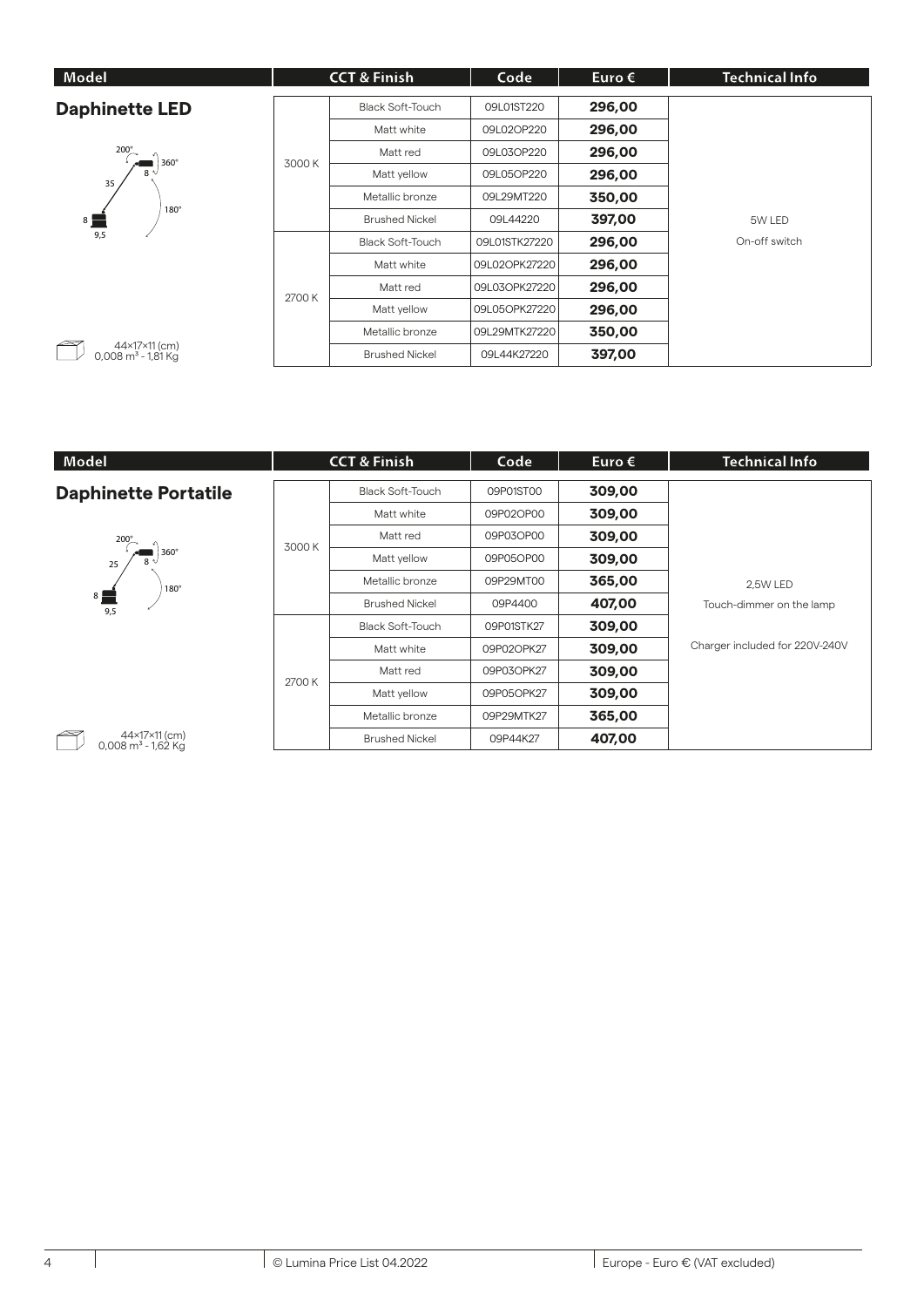

| Model          |        | <b>CCT &amp; Finish</b> |                       | Code           | Euro $\epsilon$ | <b>Technical Info</b>               |
|----------------|--------|-------------------------|-----------------------|----------------|-----------------|-------------------------------------|
| <b>Dot 800</b> |        | 3000 K                  | Anodised Black        | 131D01XO220    | 1880,00         |                                     |
| $\varphi$ 17,5 |        |                         | <b>Anodised Brass</b> | 131D50XO220    | 1880,00         | 39W LED<br>Decentral mount included |
|                |        |                         | Anodised Black        | 131D01XOK27220 | 1880,00         | 0-10v, push button, Dali            |
| Max 300        | 2700 K | <b>Anodised Brass</b>   | 131D50XOK272201       | 1880,00        |                 |                                     |
| ø80            | 15,5   |                         |                       |                |                 |                                     |

71

៕

**Dot 600** 14 11,5 Max 300  $\sigma$ 17,5  $\frac{1}{2}$  5 ø60 ø12

18

ø15

90×90×28 (cm)<br>0,30 m<sup>3</sup> - 18 Kg

| Model         |      |        | <b>CCT &amp; Finish</b> | Code           | Euro $\epsilon$ | <b>Technical Info</b>               |
|---------------|------|--------|-------------------------|----------------|-----------------|-------------------------------------|
| <b>ot 600</b> |      | 3000 K | <b>Anodised Black</b>   | 130S01XO220    | 1270,00         |                                     |
| ø17,5         | 5    |        | <b>Anodised Brass</b>   | 130S50XO220    | 1270,00         | 21W LED                             |
|               |      | 2700 K | <b>Anodised Black</b>   | 130S01XOK27220 | 1270,00         | Decentral mount included<br>On/Off  |
| Max 300       |      |        | <b>Anodised Brass</b>   | 130S50XOK27220 | 1270,00         |                                     |
| ø60           | 11,5 |        | <b>Anodised Black</b>   | 130D01XO220    | 1370,00         |                                     |
|               | 14   | 3000 K | <b>Anodised Brass</b>   | 130D50XO220    | 1370,00         | 21W LED<br>Decentral mount included |
| 012           |      |        | <b>Anodised Black</b>   | 130D01XOK27220 | 1370,00         | 0-10v, push button, Dali            |
|               |      | 2700 K | <b>Anodised Brass</b>   | 130D50XOK27220 | 1370,00         |                                     |

70×70×24 (cm)<br>0,17 m<sup>3</sup> - 10 Kg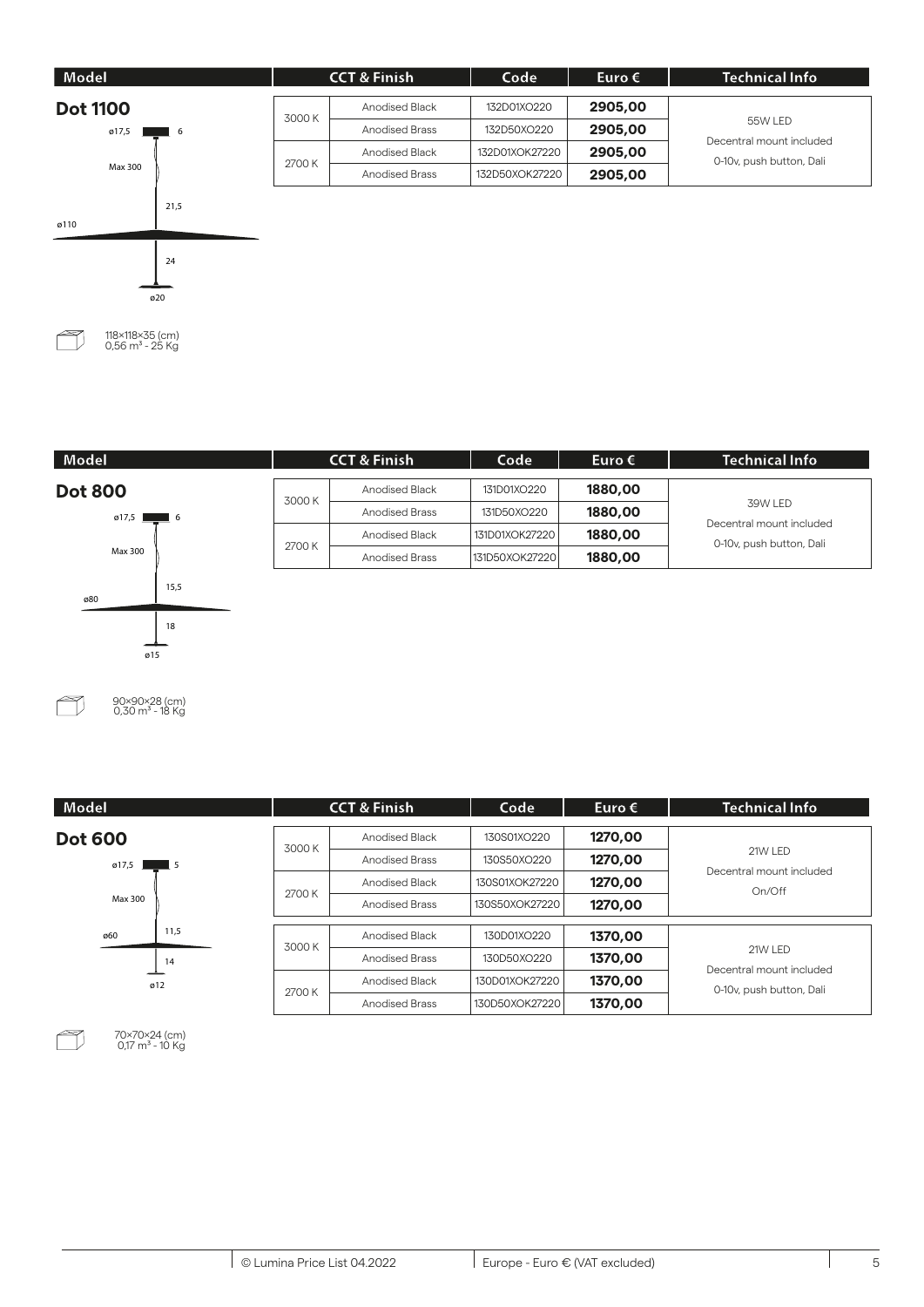| Model                       | <b>CCT &amp; Finish</b> |                   | Code          | Euro $\epsilon$ | <b>Technical Info</b>                                              |
|-----------------------------|-------------------------|-------------------|---------------|-----------------|--------------------------------------------------------------------|
| Dot 600 Lite MS             |                         | Semi-glossy black | 133MS101SL00  | 410,00          |                                                                    |
| electrical wire lenght 1,5m | 3000 K                  | Ultra matt white  | 133MS102UM00  | 410,00          | <b>12 W LED</b>                                                    |
|                             |                         | Semi-glossy black | 133MS101SLK27 | 410,00          | Power supply NOT INCLUDED<br>Constant current (0,50A - Max 48V-DC) |
| 150                         | 2700 K                  | Ultra matt white  | 133MS102UMK27 | 410,00          |                                                                    |

ø60

#### **Dot 600 Lite M**

 $\vert$  14  $6,5$ 

ø12



14 6,5

ø12

600

ø60

| <b>CCT &amp; Finish</b> |                   | Code<br>Euro $\epsilon$ |        | Technical Info                                                     |
|-------------------------|-------------------|-------------------------|--------|--------------------------------------------------------------------|
|                         |                   |                         |        |                                                                    |
| 3000 K                  | Semi-glossy black | 133M101SL00             | 440,00 |                                                                    |
|                         | Ultra matt white  | 133M102UM00             | 440,00 | <b>12 W LED</b>                                                    |
| 2700 K                  | Semi-glossy black | 133M101SLK27            | 440,00 | Power supply NOT INCLUDED<br>Constant current (0,50A - Max 48V-DC) |
|                         | Ultra matt white  | 133M102UMK27            | 440,00 |                                                                    |

| Model                     |        | <b>CCT &amp; Finish</b> | Code          | Euro $\epsilon$ | <b>Technical Info</b>                                              |
|---------------------------|--------|-------------------------|---------------|-----------------|--------------------------------------------------------------------|
| Dot 600 Lite ML           |        | Semi-glossy black       | 133ML101SL00  | 500,00          |                                                                    |
| electrical wire lenght 6m | 3000K  | Ultra matt white        | 133ML102UM00  | 500,00          | <b>12 W LED</b>                                                    |
|                           |        | Semi-glossy black       | 133ML101SLK27 | 500,00          | Power supply NOT INCLUDED<br>Constant current (0,50A - Max 48V-DC) |
|                           | 2700 K | Ultra matt white        | 133ML102UMK27 | 500,00          |                                                                    |

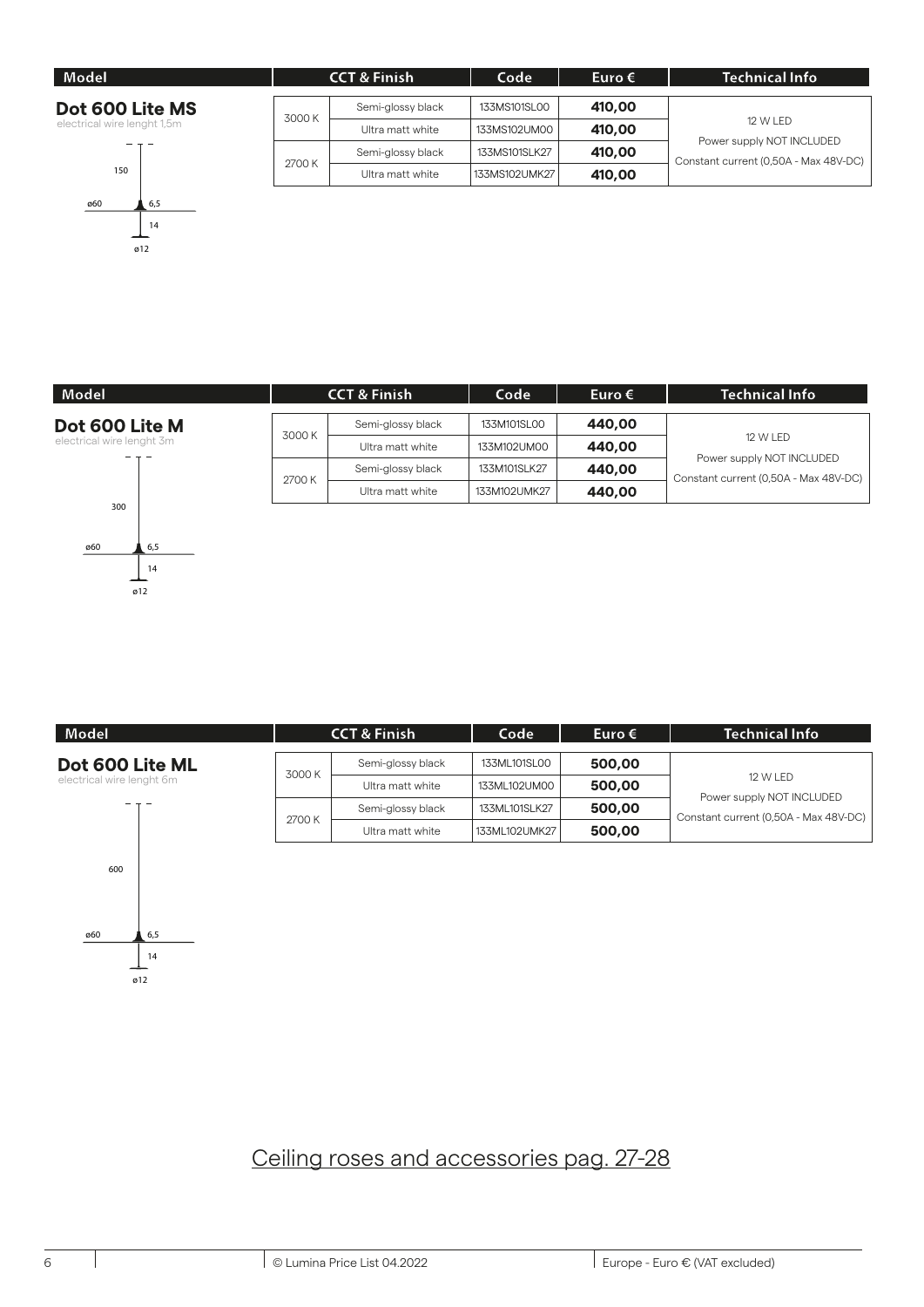| Model           |        | <b>CCT &amp; Finish</b> | Code          | Euro $\epsilon$ | <b>Technical Info</b> |
|-----------------|--------|-------------------------|---------------|-----------------|-----------------------|
| <b>Elle LED</b> |        | <b>Black Soft-touch</b> | 60L01ST220    | 1250,00         |                       |
| 270°            |        | Matt white              | 60L02OP220    | 1250,00         |                       |
| 94              | 3000 K | Sapphire blue           | 60L06ZA220    | 1250,00         |                       |
| $180^\circ$     |        | Metallic bronze         | 60L29MT220    | 1435,00         |                       |
| ø23             |        | <b>Brushed nickel</b>   | 60L44220      | 1630,00         | 45W LED               |
| 200             |        | <b>Black Soft-touch</b> | 60L01STK27220 | 1250,00         | Dimmer                |
|                 |        | Matt white              | 60L02OPK27220 | 1250,00         |                       |
|                 | 2700 K | Sapphire blue           | 60L06ZAK27220 | 1250,00         |                       |
|                 |        | Metallic bronze         | 60L29MTK27220 | 1435,00         |                       |
| $k$ 20°         |        | <b>Brushed nickel</b>   | 60L44K27220   | 1630,00         |                       |
| ø34             |        |                         |               |                 |                       |

| Model       |        | <b>CCT &amp; Finish</b> | Code          | Euro $\epsilon$ | <b>Technical Info</b> |
|-------------|--------|-------------------------|---------------|-----------------|-----------------------|
| Elle 1 LED  |        | <b>Black Soft-touch</b> | 61L01ST220    | 950,00          |                       |
| $180^\circ$ |        | Matt white              | 61L02OP220    | 950,00          |                       |
| ø23         | 3000 K | Sapphire blue           | 61L06ZA220    | 950,00          |                       |
|             |        | Metallic bronze         | 61L29MT220    | 1115,00         |                       |
|             |        | Brushed nickel          | 61L44220      | 1300,00         | 45W LED               |
| 180         |        | Black Soft-touch        | 61L01STK27220 | 950,00          | Dimmer                |
|             |        | Matt white              | 61L02OPK27220 | 950,00          |                       |
|             | 2700 K | Sapphire blue           | 61L06ZAK27220 | 950,00          |                       |
| $+20^\circ$ |        | Metallic bronze         | 61L29MTK27220 | 1115,00         |                       |
|             |        | Brushed nickel          | 61L44K27220   | 1300,00         |                       |
| ø29,5       |        |                         |               |                 |                       |

| Model      |        |                | <b>CCT &amp; Finish</b> | Code       | Euro $\epsilon$ | <b>Technical Info</b>   |
|------------|--------|----------------|-------------------------|------------|-----------------|-------------------------|
| <b>Eva</b> |        | 3000 K         | Anodised black          | 14001XO00  | 2320,00         |                         |
|            |        | Anodised brass | 14050XO00               | 2320,00    | 18 W LED        |                         |
|            |        |                | Anodised black          | 14001XOK27 | 2320,00         | Encoder spinning dimmer |
| 30         | 2700 K | Anodised brass | 14050XOK27              | 2320,00    |                 |                         |
|            |        |                |                         |            |                 |                         |

| Model      |        | <b>CCT &amp; Finish</b> | Code       | Euro $\epsilon$ | <b>Technical Info</b>    |
|------------|--------|-------------------------|------------|-----------------|--------------------------|
| <b>Eve</b> |        | Anodised black          | 14101XO00  | 535,00          |                          |
|            | 3000 K | Anodised brass          | 14150XO00  | 535,00          | 4 W LED                  |
| 22         | 2700 K | Anodised black          | 14101XOK27 | 535,00          | Touch dimmer on the base |
|            |        | Anodised brass          | 14150XOK27 | 535,00          |                          |
| ø12        |        |                         |            |                 |                          |

ø18

T)

D

(cm) 27×27×47<br>0,04 m<sup>3</sup> - 7,2 Kg

(cm) 21×21×27<br>0,012 m<sup>3</sup> - 1,7 Kg

(cm) 211×33×13<br>0,127 m<sup>3</sup> - 9,57 Kg

7  $\sqrt{ }$ 

7

211×33×13 (cm) **+** 21,5×41,5×10,5 (cm) 211×33×13 (cm) + 3 (cm) 41,5×41,5×10,5 (cm)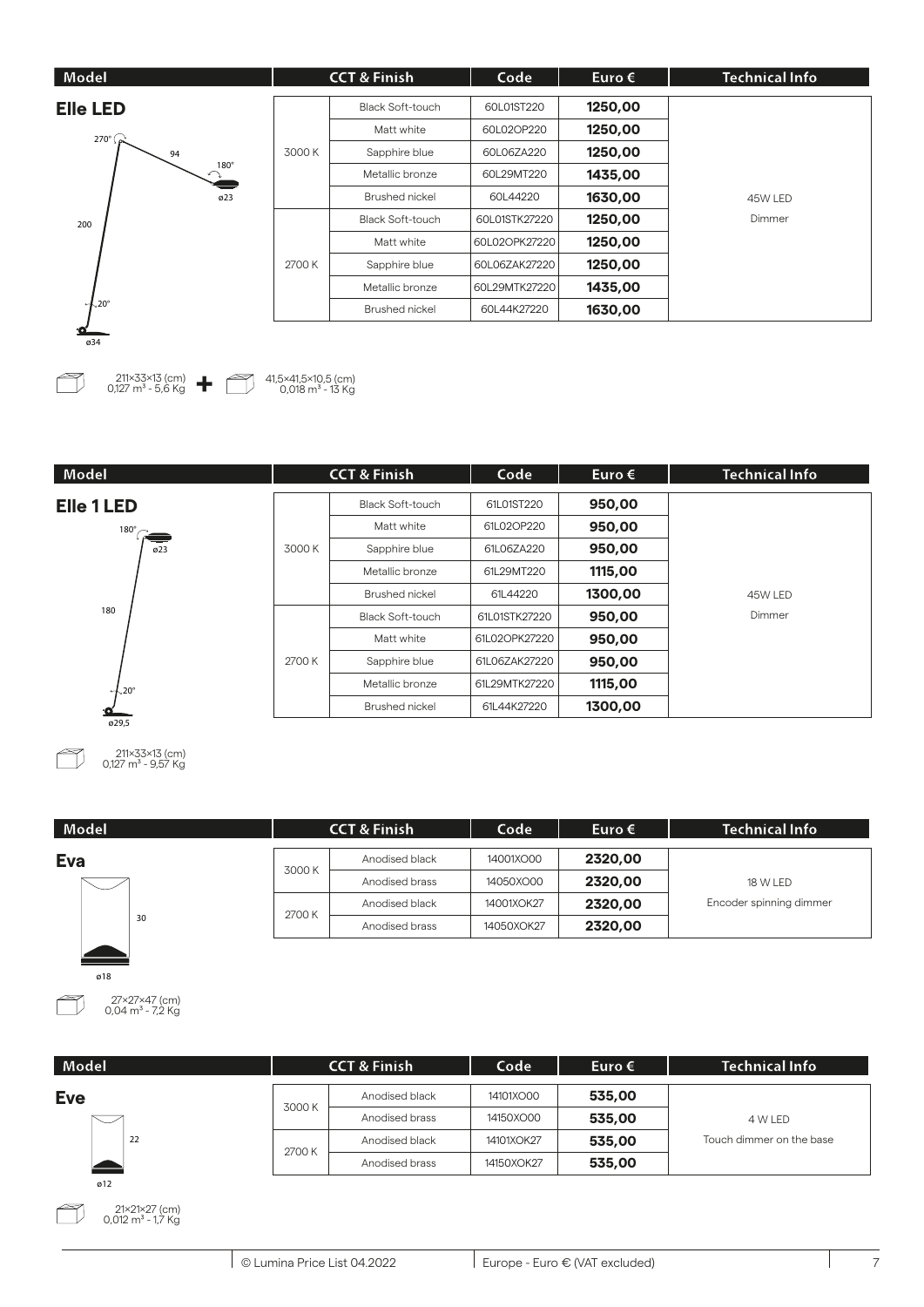| Model                                            |        | <b>CCT &amp; Finish</b> | Code       | Euro $\epsilon$ | Technical Info            |  |            |            |        |  |
|--------------------------------------------------|--------|-------------------------|------------|-----------------|---------------------------|--|------------|------------|--------|--|
| <b>Flo Bedside</b>                               |        | <b>Black Soft-Touch</b> | 95001ST00  | 370,00          |                           |  |            |            |        |  |
|                                                  |        | Matt white              | 95002OP00  | 370,00          |                           |  |            |            |        |  |
| 32                                               |        | Matt red                | 95003OP00  | 370,00          |                           |  |            |            |        |  |
| II († 300°<br>18                                 | 3000 K | Matt yellow             | 95005OP00  | 370,00          |                           |  |            |            |        |  |
| 36                                               |        | Metallic bronze         | 95029MT00  | 440,00          |                           |  |            |            |        |  |
| $120^\circ$                                      |        | <b>Brushed Nickel</b>   | 95044000   | 610,00          |                           |  |            |            |        |  |
| ø17,5                                            |        | Gunmetal                | 95032000   | 670,00          | 3W LED                    |  |            |            |        |  |
|                                                  |        | <b>Black Soft-Touch</b> | 95001STK27 | 370,00          | 2-step switch on the head |  |            |            |        |  |
|                                                  |        |                         |            |                 |                           |  | Matt white | 95002OPK27 | 370,00 |  |
|                                                  |        | Matt red                | 95003OPK27 | 370,00          |                           |  |            |            |        |  |
|                                                  | 2700 K | Matt yellow             | 95005OPK27 | 370,00          |                           |  |            |            |        |  |
|                                                  |        | Metallic bronze         | 95029MTK27 | 440,00          |                           |  |            |            |        |  |
|                                                  |        | <b>Brushed Nickel</b>   | 95044K27   | 610,00          |                           |  |            |            |        |  |
| 46×40×7,5 (cm)<br>0,013 m <sup>3</sup> - 2,35 Kg |        | Gunmetal                | 95032K27   | 670,00          |                           |  |            |            |        |  |

| Model                                           |        | <b>CCT &amp; Finish</b> | Code       | Euro $\epsilon$ | <b>Technical Info</b>               |
|-------------------------------------------------|--------|-------------------------|------------|-----------------|-------------------------------------|
| <b>Flo Desk</b>                                 |        | <b>Black Soft-Touch</b> | 94001ST00  | 395,00          |                                     |
|                                                 |        | Matt white              | 94002OP00  | 395,00          |                                     |
| 39<br>( ∫300°                                   |        | Matt red                | 94003OP00  | 395,00          |                                     |
| 18                                              | 3000 K | Matt yellow             | 94005OP00  | 395,00          |                                     |
| 43                                              |        | Metallic bronze         | 94029MT00  | 480,00          |                                     |
|                                                 |        | <b>Brushed Nickel</b>   | 94044000   | 660,00          |                                     |
| $\big)$ 120 $^{\circ}$                          |        | Gunmetal                | 94032000   | 715,00          | 6W LED<br>2-step switch on the head |
| ø19                                             |        | Black Soft-Touch        | 94001STK27 | 395,00          |                                     |
|                                                 |        | Matt white              | 94002OPK27 | 395,00          |                                     |
|                                                 |        | Matt red                | 94003OPK27 | 395,00          |                                     |
|                                                 | 2700 K | Matt yellow             | 94005OPK27 | 395,00          |                                     |
|                                                 |        | Metallic bronze         | 94029MTK27 | 480,00          |                                     |
|                                                 |        | <b>Brushed Nickel</b>   | 94044K27   | 660,00          |                                     |
| 54×46×7,5 (cm)<br>0,018 m <sup>3</sup> - 2,6 Kg |        | Gunmetal                | 94032K27   | 715,00          |                                     |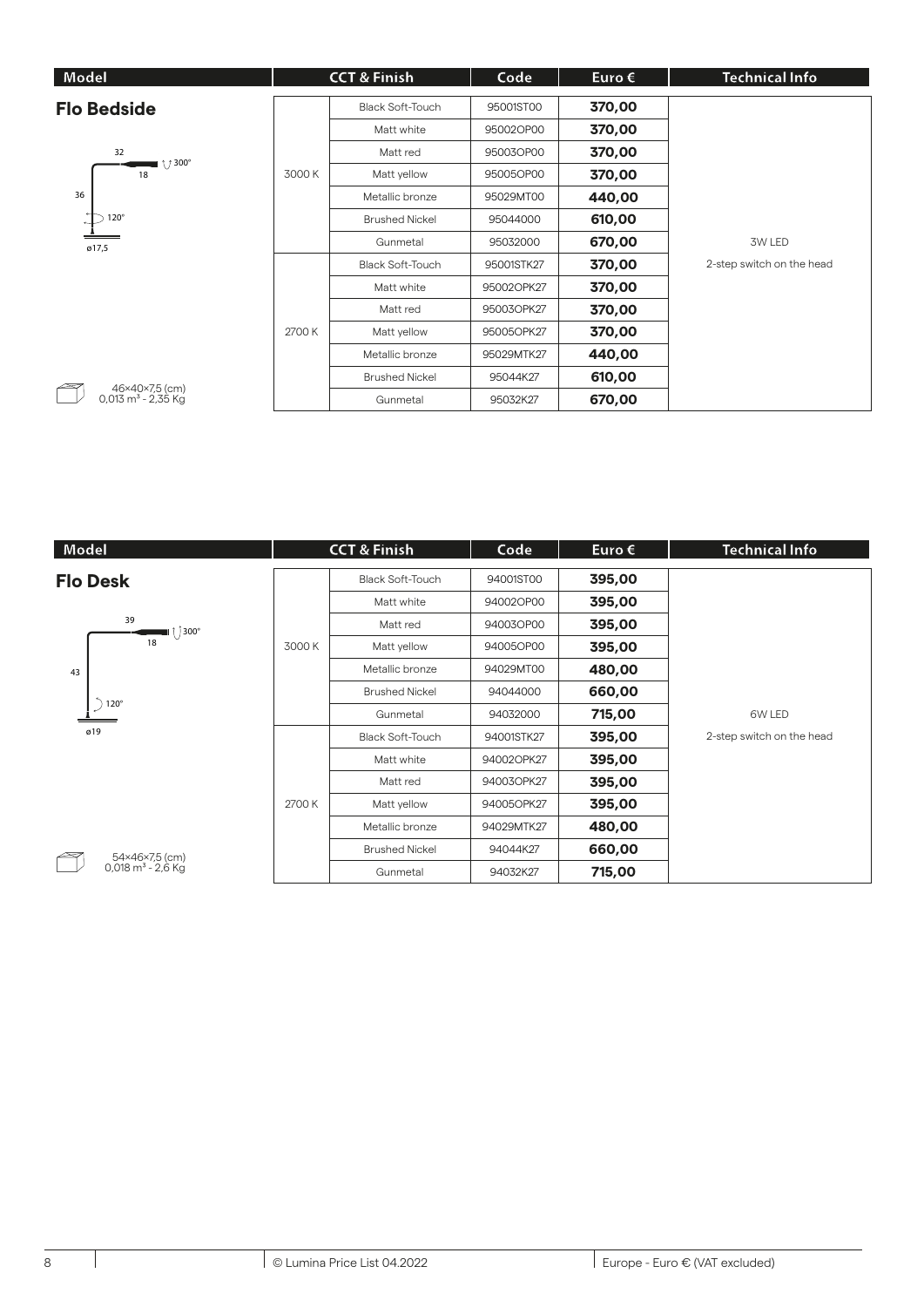| Model |                                                       |                       | <b>CCT &amp; Finish</b> | Code       | Euro $\epsilon$ | <b>Technical Info</b>     |
|-------|-------------------------------------------------------|-----------------------|-------------------------|------------|-----------------|---------------------------|
|       | <b>Flo Lounge</b>                                     |                       | Black Soft-Touch        | 97101ST00  | 475,00          |                           |
|       |                                                       |                       | Matt white              | 97102OP00  | 475,00          |                           |
|       | 42<br>∎†∫300°<br>18                                   |                       | Matt red                | 97103OP00  | 475,00          |                           |
|       |                                                       | 3000 K                | Matt yellow             | 97105OP00  | 475,00          |                           |
|       |                                                       |                       | Metallic bronze         | 97129MT00  | 585,00          |                           |
|       |                                                       |                       | <b>Brushed Nickel</b>   | 97144000   | 785,00          |                           |
| 100   |                                                       |                       | Gunmetal                | 97132000   | 855,00          | 3W LED                    |
|       |                                                       |                       | <b>Black Soft-Touch</b> | 97101STK27 | 475,00          | 2-step switch on the head |
|       |                                                       |                       | Matt white              | 97102OPK27 | 475,00          |                           |
|       | $\bigg)$ 120°                                         |                       | Matt red                | 97103OPK27 | 475,00          |                           |
|       | 023                                                   | 2700 K                | Matt yellow             | 97105OPK27 | 475,00          |                           |
|       |                                                       | Metallic bronze       | 97129MTK27              | 585,00     |                 |                           |
|       |                                                       | <b>Brushed Nickel</b> | 97144K27                | 785,00     |                 |                           |
|       | 123×56×8 (cm)<br>$0.053 \text{ m}^3 - 4.8 \text{ Kg}$ |                       | Gunmetal                | 97132K27   | 855,00          |                           |

| Model |                                                |                       | <b>CCT &amp; Finish</b> | Code       | Euro $\epsilon$ | <b>Technical Info</b>     |
|-------|------------------------------------------------|-----------------------|-------------------------|------------|-----------------|---------------------------|
|       | <b>Flo Floor</b>                               |                       | <b>Black Soft-Touch</b> | 94501ST00  | 490,00          |                           |
|       |                                                |                       | Matt white              | 94502OP00  | 490,00          |                           |
|       | 42<br>∎ (∫300°                                 |                       | Matt red                | 94503OP00  | 490,00          |                           |
|       | 18                                             | 3000 K                | Matt yellow             | 94505OP00  | 490,00          |                           |
|       |                                                |                       | Metallic bronze         | 94529MT00  | 600,00          |                           |
|       |                                                |                       | <b>Brushed Nickel</b>   | 94544000   | 815,00          | 6W LED                    |
| 110   |                                                |                       | Gunmetal                | 94532000   | 880,00          |                           |
|       |                                                |                       | <b>Black Soft-Touch</b> | 94501STK27 | 490,00          | 2-step switch on the head |
|       |                                                |                       | Matt white              | 94502OPK27 | 490,00          |                           |
|       |                                                |                       | Matt red                | 94503OPK27 | 490,00          |                           |
|       | $9120^\circ$                                   | 2700 K                | Matt yellow             | 94505OPK27 | 490,00          |                           |
|       | <b>ø23</b>                                     |                       | Metallic bronze         | 94529MTK27 | 600,00          |                           |
|       |                                                | <b>Brushed Nickel</b> | 94544K27                | 815,00     |                 |                           |
|       | 123×56×8 (cm)<br>0,053 m <sup>3</sup> - 4,8 Kg |                       | Gunmetal                | 94532K27   | 880,00          |                           |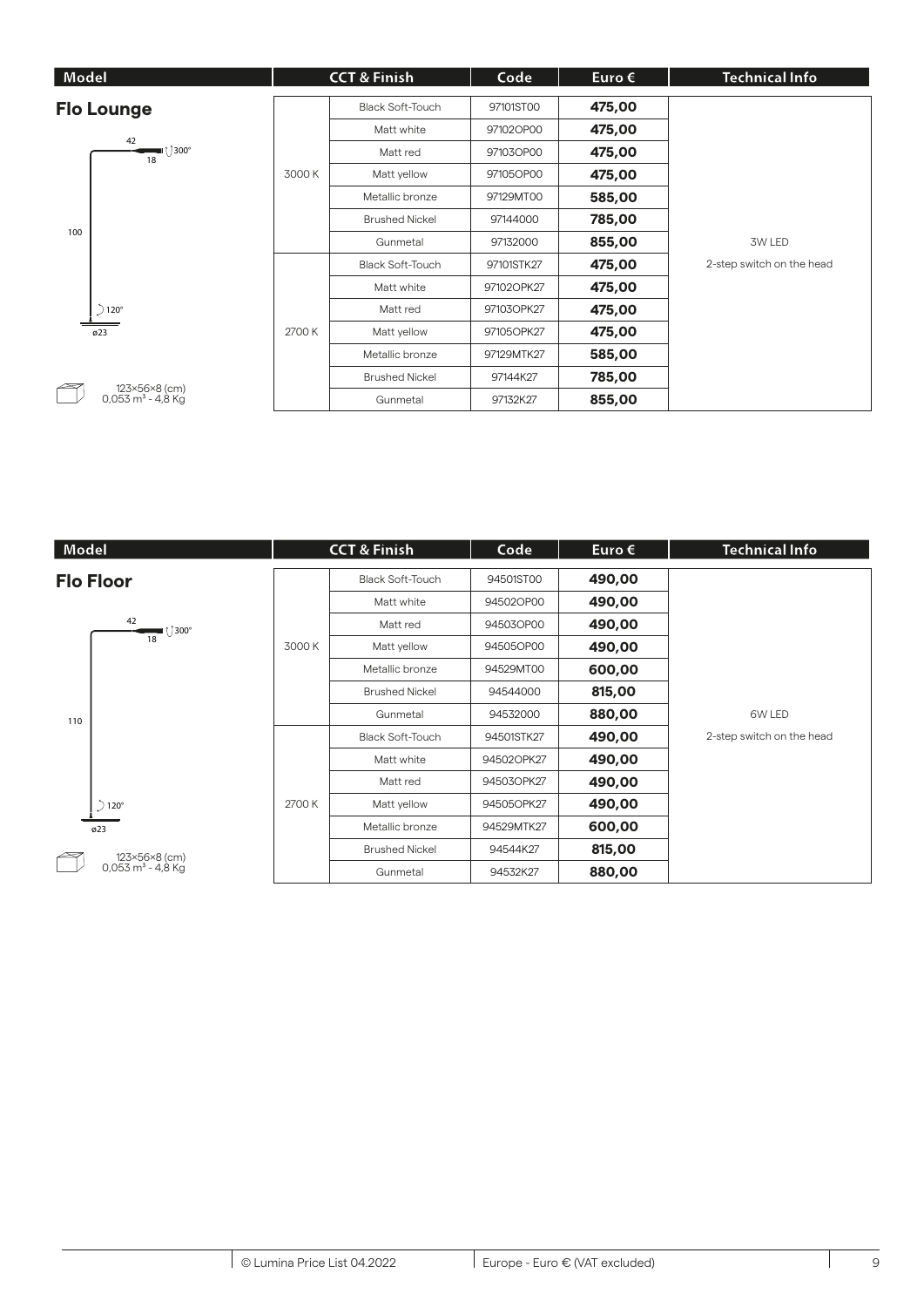| Model                                          |        | <b>CCT &amp; Finish</b> | Code       | Euro $\epsilon$ | <b>Technical Info</b>     |
|------------------------------------------------|--------|-------------------------|------------|-----------------|---------------------------|
| <b>Flo Wall</b>                                |        | <b>Black Soft-Touch</b> | 97501ST00  | 327,00          |                           |
| 36                                             |        | Matt white              | 97502OP00  | 327,00          |                           |
| $300^\circ$                                    |        | Matt red                | 97503OP00  | 327,00          |                           |
| 15<br>18<br>Ø5<br>$\mathbf{Q}$                 | 3000 K | Matt yellow             | 97505OP00  | 327,00          |                           |
| $180^\circ$                                    |        | Metallic bronze         | 97529MT00  | 367,00          |                           |
|                                                |        | <b>Brushed Nickel</b>   | 97544000   | 445,00          | <b>3W LED</b>             |
| -11<br>165                                     |        | Gunmetal                | 97532000   | 477,00          |                           |
|                                                |        | Black Soft-Touch        | 97501STK27 | 327,00          | 2-step switch on the head |
|                                                |        | Matt white              | 97502OPK27 | 327,00          |                           |
|                                                |        | Matt red                | 97503OPK27 | 327,00          |                           |
|                                                | 2700 K | Matt yellow             | 97505OPK27 | 327,00          |                           |
|                                                |        | Metallic bronze         | 97529MTK27 | 367,00          |                           |
|                                                |        | <b>Brushed Nickel</b>   | 97544K27   | 445,00          |                           |
| 50×31×8 (cm)<br>0,012 m <sup>3</sup> - 1,15 Kg |        | Gunmetal                | 97532K27   | 477,00          |                           |

| Model                                         |        | <b>CCT &amp; Finish</b> | Code       | Euro $\epsilon$ | <b>Technical Info</b>                 |
|-----------------------------------------------|--------|-------------------------|------------|-----------------|---------------------------------------|
| <b>Flo Wall M</b>                             |        | <b>Black Soft-Touch</b> | 97601ST00  | 277,00          |                                       |
| 36                                            |        | Matt white              | 97602OP00  | 277,00          |                                       |
| $300^\circ$                                   |        | Matt red                | 97603OP00  | 277,00          |                                       |
| 15<br>18<br>05 p                              | 3000 K | Matt yellow             | 97605OP00  | 277,00          |                                       |
|                                               |        | Metallic bronze         | 97629MT00  | 317,00          | <b>3W LED</b>                         |
| $180^\circ$                                   |        | <b>Brushed Nickel</b>   | 97644000   | 395,00          | 2-step switch on the head             |
|                                               |        | Gunmetal                | 97632000   | 410,00          |                                       |
|                                               |        | <b>Black Soft-Touch</b> | 97601STK27 | 277,00          | Power supply NOT INCLUDED             |
|                                               |        | Matt white              | 97602OPK27 | 277,00          | Constant current (24V-DC - Max 0,63A) |
|                                               |        | Matt red                | 97603OPK27 | 277,00          |                                       |
|                                               | 2700 K | Matt yellow             | 97605OPK27 | 277,00          |                                       |
|                                               |        | Metallic bronze         | 97629MTK27 | 317,00          |                                       |
|                                               |        | <b>Brushed Nickel</b>   | 97644K27   | 395,00          |                                       |
| 50×31×8 (cm)<br>0,012 m <sup>3</sup> - 1,1 Kg |        | Gunmetal                | 97632K27   | 410,00          |                                       |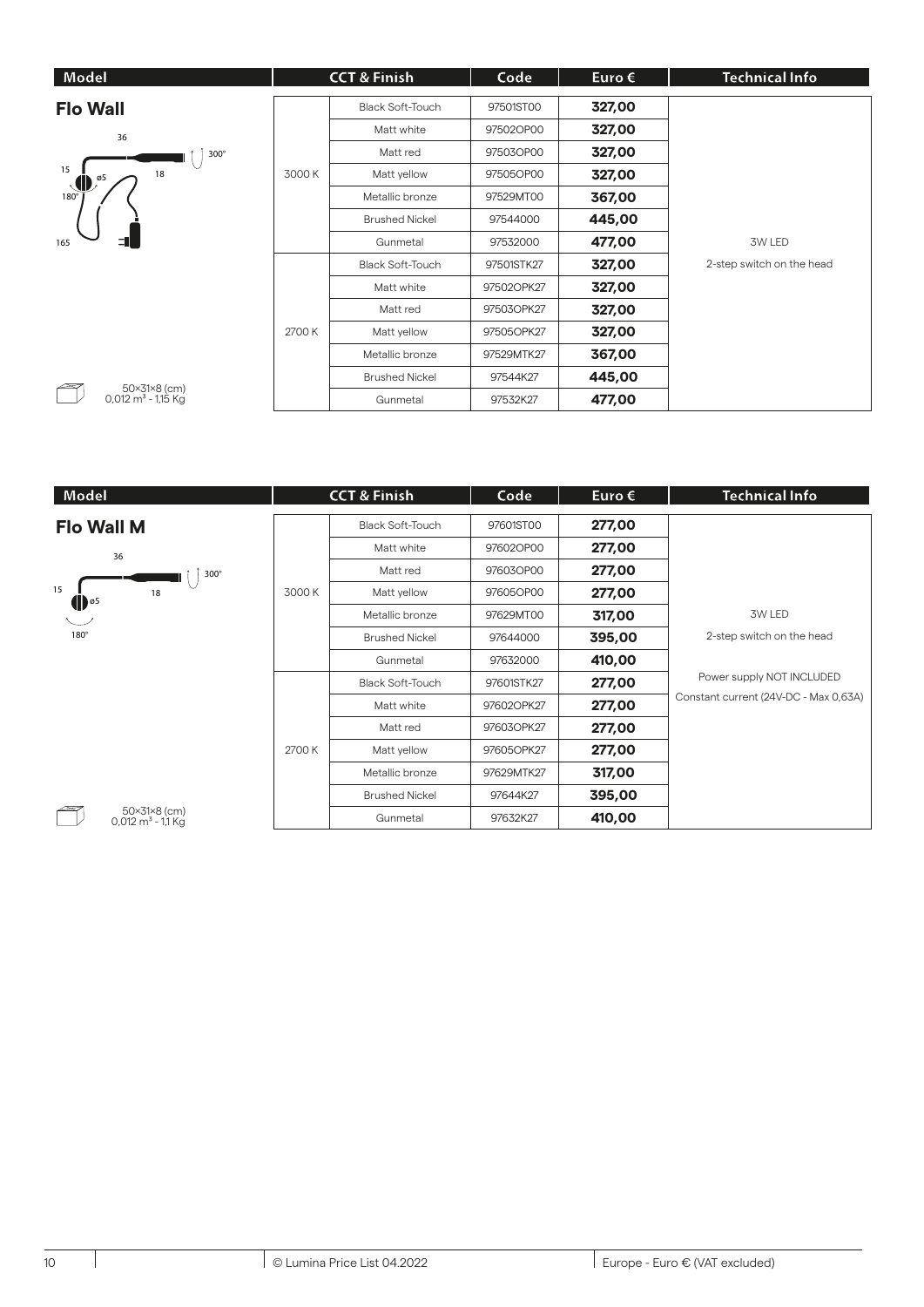| Model                                         |        | <b>CCT &amp; Finish</b> | Code       | Euro $\epsilon$ | <b>Technical Info</b>               |
|-----------------------------------------------|--------|-------------------------|------------|-----------------|-------------------------------------|
| <b>Flo Grommet F46</b>                        |        | <b>Black Soft-Touch</b> | 96001ST00  | 390,00          |                                     |
| 39                                            |        | Matt white              | 96002OP00  | 390,00          |                                     |
| $\uparrow$ 300°<br>18                         |        | Matt red                | 96003OP00  | 390,00          |                                     |
| 43                                            | 3000 K | Matt yellow             | 96005OP00  | 390,00          |                                     |
|                                               |        | Metallic bronze         | 96029MT00  | 437,00          |                                     |
| $\bigcirc$ 120 $^{\circ}$<br>ø5<br>10/13mm    |        | <b>Brushed Nickel</b>   | 96044000   | 552,00          |                                     |
| drill ø46mm                                   |        | Gunmetal                | 96032000   | 572,00          | 6W LED<br>2-step switch on the head |
|                                               |        | <b>Black Soft-Touch</b> | 96001STK27 | 390,00          |                                     |
|                                               |        | Matt white              | 96002OPK27 | 390,00          |                                     |
|                                               |        | Matt red                | 96003OPK27 | 390,00          |                                     |
|                                               | 2700 K | Matt yellow             | 96005OPK27 | 390,00          |                                     |
|                                               |        | Metallic bronze         | 96029MTK27 | 437,00          |                                     |
|                                               |        | <b>Brushed Nickel</b>   | 96044K27   | 552,00          |                                     |
| 69×47×8 (cm)<br>$0.025 \text{ m}^3$ - 1,62 Kg |        | Gunmetal                | 96032K27   | 572,00          |                                     |

| Model                                                |        | <b>CCT &amp; Finish</b> | Code       | Euro $\epsilon$ | <b>Technical Info</b>     |
|------------------------------------------------------|--------|-------------------------|------------|-----------------|---------------------------|
| <b>Flo Grommet F20</b>                               |        | <b>Black Soft-Touch</b> | 96201ST00  | 390,00          |                           |
| 39                                                   |        | Matt white              | 96202OP00  | 390,00          |                           |
| † 300°<br>18                                         |        | Matt red                | 96203OP00  | 390,00          |                           |
| 43                                                   | 3000 K | Matt yellow             | 96205OP00  | 390,00          |                           |
|                                                      |        | Metallic bronze         | 96229MT00  | 437,00          |                           |
| ø4,6<br>120°                                         |        | <b>Brushed Nickel</b>   | 96244000   | 552,00          |                           |
| Max 5<br>drill ø20mm                                 |        | Gunmetal                | 96232000   | 572,00          | 6W LED                    |
|                                                      |        | <b>Black Soft-Touch</b> | 96201STK27 | 390,00          | 2-step switch on the head |
|                                                      |        | Matt white              | 96202OPK27 | 390,00          |                           |
|                                                      |        | Matt red                | 96203OPK27 | 390,00          |                           |
|                                                      | 2700 K | Matt yellow             | 96205OPK27 | 390,00          |                           |
|                                                      |        | Metallic bronze         | 96229MTK27 | 437,00          |                           |
|                                                      |        | <b>Brushed Nickel</b>   | 96244K27   | 552,00          |                           |
| 69×47×8 (cm)<br>$0.025 \text{ m}^3 - 1.62 \text{Kg}$ |        | Gunmetal                | 96232K27   | 572,00          |                           |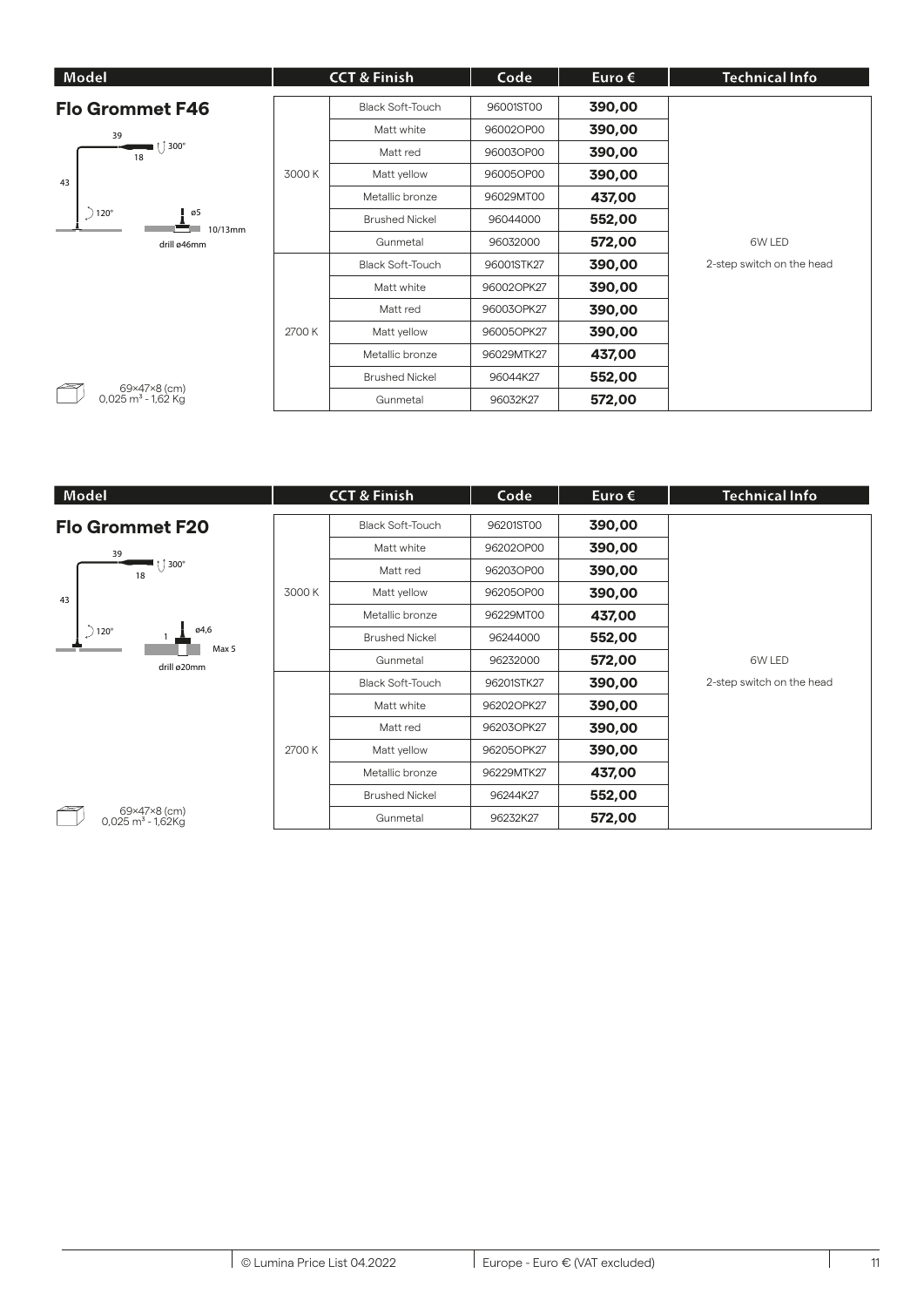| Model                                          |        | <b>CCT &amp; Finish</b> | Code       | Euro $\epsilon$ | <b>Technical Info</b>     |
|------------------------------------------------|--------|-------------------------|------------|-----------------|---------------------------|
| <b>Flo Clamp</b>                               |        | <b>Black Soft-Touch</b> | 95501ST00  | 378,00          |                           |
|                                                |        | Matt white              | 95502OP00  | 378,00          |                           |
| 39<br>(∫300°                                   |        | Matt red                | 95503OP00  | 378,00          |                           |
| 18                                             | 3000 K | Matt yellow             | 95505OP00  | 378,00          |                           |
| 43                                             |        | Metallic bronze         | 95529MT00  | 428,00          |                           |
| $\mathbf{C}$<br>$>$ 360 $^{\circ}$             |        | <b>Brushed Nickel</b>   | 95544000   | 513,00          |                           |
| Max 4,7<br>10                                  |        | Gunmetal                | 95532000   | 530,00          | 6W LED                    |
|                                                |        | <b>Black Soft-Touch</b> | 95501STK27 | 378,00          | 2-step switch on the head |
|                                                |        | Matt white              | 95502OPK27 | 378,00          |                           |
|                                                |        | Matt red                | 95503OPK27 | 378,00          |                           |
|                                                | 2700 K | Matt yellow             | 95505OPK27 | 378,00          |                           |
|                                                |        | Metallic bronze         | 95529MTK27 | 428,00          |                           |
|                                                |        | <b>Brushed Nickel</b>   | 95544K27   | 513,00          |                           |
| 69×47×8 (cm)<br>0,025 m <sup>3</sup> - 1,82 Kg |        | Gunmetal                | 95532K27   | 530,00          |                           |

| Model                                            | <b>CCT &amp; Finish</b> | Code                               | Euro $\epsilon$ | <b>Technical Info</b>                                                                     |
|--------------------------------------------------|-------------------------|------------------------------------|-----------------|-------------------------------------------------------------------------------------------|
| <b>Galileo Led</b>                               |                         |                                    |                 |                                                                                           |
| ø16,5<br>5<br>Max 300<br>ø20                     |                         | Production is currently suspended. |                 |                                                                                           |
| <b>Galileo Mini Led</b>                          |                         |                                    |                 | Galileo Halogen and Galileo Mini Halogen can be upgrated to LED versions (3000K or 2700K) |
| ø15<br>$\overline{\mathbf{3}}$<br>Max 300<br>ø12 |                         |                                    |                 |                                                                                           |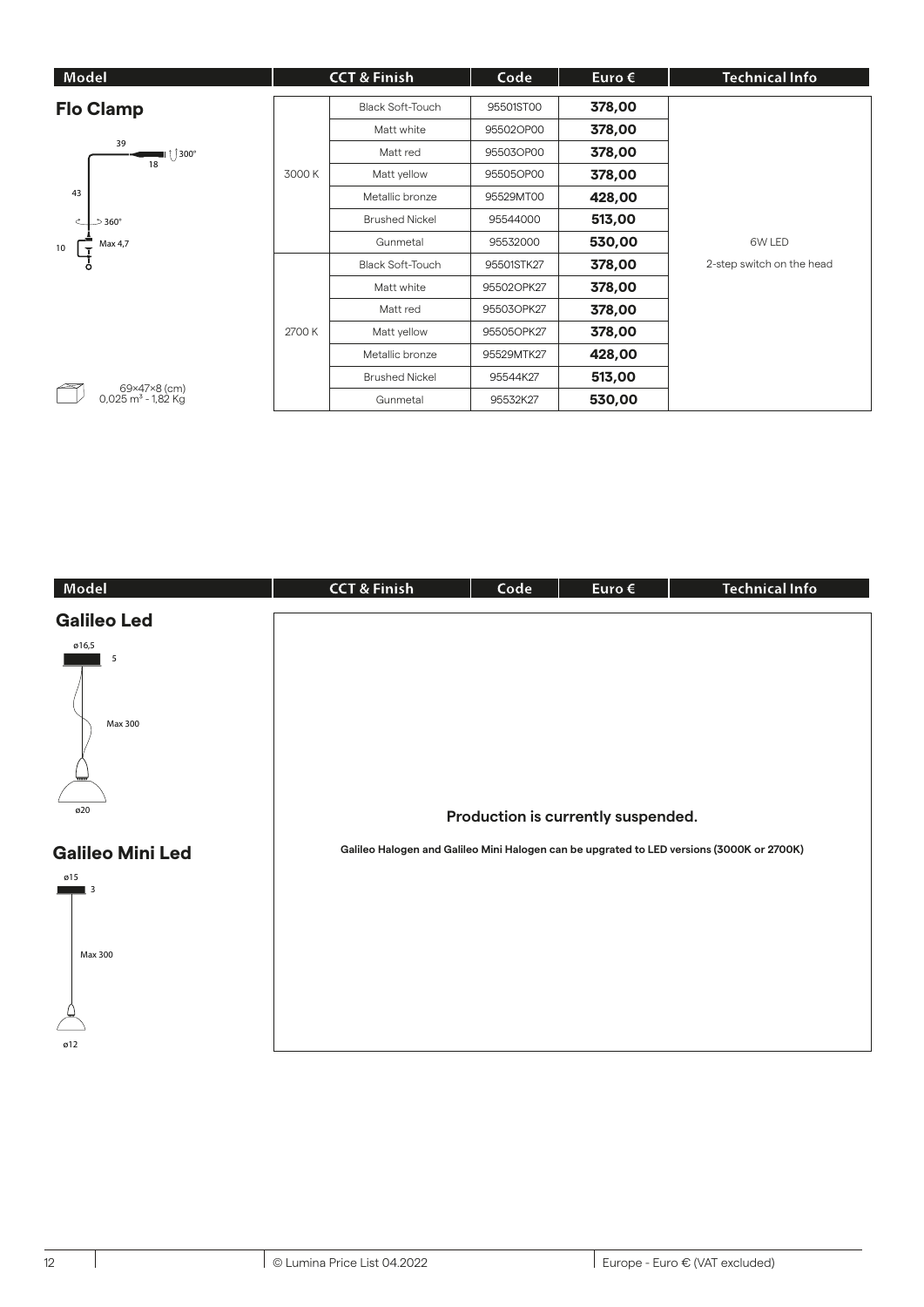| Model                    | <b>CCT &amp; Finish</b> |           | Code     | Euro $\epsilon$ | <b>Technical Info</b>                |
|--------------------------|-------------------------|-----------|----------|-----------------|--------------------------------------|
| <b>Limbus Eye (body)</b> |                         | Black     | 1910100  | 490,00          |                                      |
| 0 <sup>12</sup><br>200   | 3000 K                  | Brass     | 1915000  | 490,00          |                                      |
|                          |                         | Aluminium | 1912200  | 490,00          | 5W LED<br>Switch dimmer on the cable |
|                          | 2700 K                  | Black     | 19101K27 | 490,00          |                                      |
|                          |                         | Brass     | 19150K27 | 490,00          |                                      |
|                          |                         | Aluminium | 19122K27 | 490,00          |                                      |

### **Limbus Eye (base)**



| Black           | AT19101   | 40,00 |
|-----------------|-----------|-------|
| <b>Brass</b>    | AT19150   | 40,00 |
| Aluminium       | AT19122   | 40,00 |
| Sapphire blue   | AT19106   | 50,00 |
| Metallic bronze | AT19129MT | 50,00 |
| Black marble    | AT19175   | 65,00 |

| Model                                          | <b>CCT &amp; Finish</b> |              | Code         | Euro $\epsilon$ | <b>Technical Info</b>      |
|------------------------------------------------|-------------------------|--------------|--------------|-----------------|----------------------------|
| <b>Limbus Mono</b>                             |                         | <b>Black</b> | 190D01XO00   | 569,00          |                            |
|                                                | 3000 K                  | <b>Brass</b> | 190D50XO00   | 569,00          |                            |
| ø17,5                                          |                         | Aluminium    | 190D2200     | 569,00          | 5W LED                     |
| 5                                              |                         | <b>Black</b> | 190D01XOK27  | 569,00          | On-Off, 0-10v, push button |
|                                                | 2700 K                  | <b>Brass</b> | 190D50XOK27  | 569,00          |                            |
| Max 300                                        |                         | Aluminium    | 190D22K27    | 569,00          |                            |
|                                                |                         |              |              |                 |                            |
|                                                |                         | Black        | 190DD01XO00  | 569,00          |                            |
|                                                | 3000 K                  | <b>Brass</b> | 190DD50XO00  | 569,00          |                            |
| ≜<br>@12                                       |                         | Aluminium    | 190DD2200    | 569,00          | 5W LED                     |
|                                                |                         | Black        | 190DD01XOK27 | 569,00          | Dimmable Dali              |
|                                                | 2700 K                  | <b>Brass</b> | 190DD50XOK27 | 569,00          |                            |
| 21×21×27 (cm)<br>0,012 m <sup>3</sup> - 3,5 Kg |                         | Aluminium    | 190DD22K27   | 569,00          |                            |

| Model                       | <b>CCT &amp; Finish</b> |              | Code       | $Euro \in \mathbb{R}$ | <b>Technical Info</b>            |
|-----------------------------|-------------------------|--------------|------------|-----------------------|----------------------------------|
| <b>Limbus Chandelier x6</b> |                         | <b>Black</b> | 192DD0100  | 2620,00               |                                  |
| ø43                         | 3000 K                  | <b>Brass</b> | 192DD5000  | 2620,00               |                                  |
| 4,3                         |                         | Aluminium    | 192DD2200  | 2620,00               | $5W$ LED $\times$ 6              |
|                             |                         | Black        | 192DD01K27 | 2620,00               | On-Off, 0-10v, push button, Dali |
| ≜<br><mark></mark>          | 2700 K                  | <b>Brass</b> | 192DD50K27 | 2620,00               |                                  |
| Max 150<br>♠                |                         | Aluminium    | 192DD22K27 | 2620,00               |                                  |
| ♠<br>⇔<br>●<br>ø12          |                         |              |            |                       |                                  |

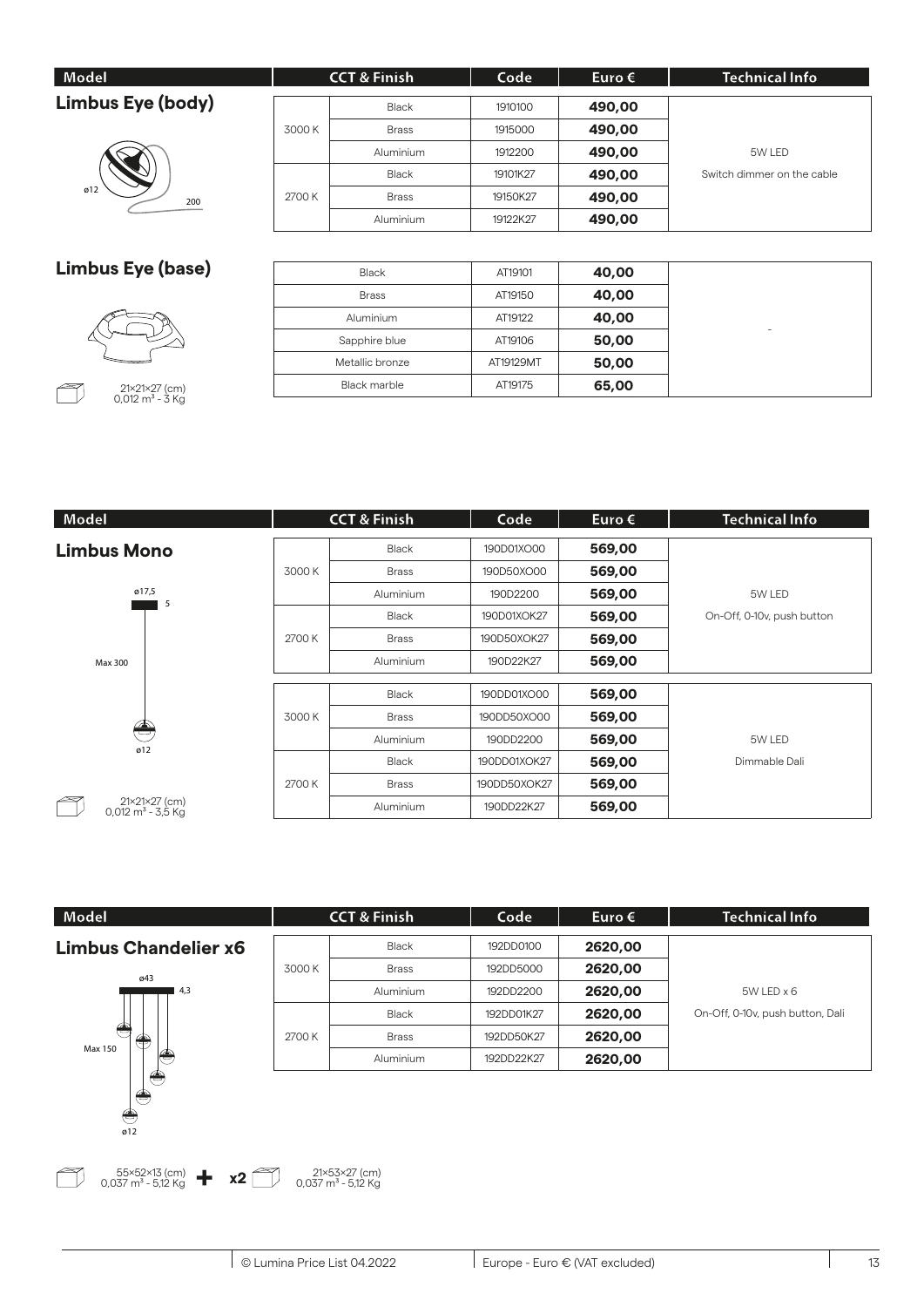| Model                       |        | <b>CCT &amp; Finish</b> |               | Euro $\epsilon$ | <b>Technical Info</b>                                                         |
|-----------------------------|--------|-------------------------|---------------|-----------------|-------------------------------------------------------------------------------|
| <b>Limbus Modular MS</b>    |        | <b>Black</b>            | 190MS101XO00  | 365,00          |                                                                               |
| electrical wire lenght 1,5m | 3000 K | <b>Brass</b>            | 190MS150XO00  | 365,00          | 5 W LED<br>Power supply NOT INCLUDED<br>Constant current (0,35A - Max 48V-DC) |
| Max<br>150<br>♠             |        | Aluminium               | 190MS12200    | 365,00          |                                                                               |
|                             |        | <b>Black</b>            | 190MS101XOK27 | 365,00          |                                                                               |
|                             | 2700 K | <b>Brass</b>            | 190MS150XOK27 | 365,00          |                                                                               |
|                             |        | Aluminium               | 190MS122K27   | 365,00          |                                                                               |
| 012                         |        |                         |               |                 |                                                                               |

| Model                     |        | <b>CCT &amp; Finish</b> |              | Euro $\epsilon$ | <b>Technical Info</b>                                                         |
|---------------------------|--------|-------------------------|--------------|-----------------|-------------------------------------------------------------------------------|
| <b>Limbus Modular M</b>   |        | Black                   | 190M101XO00  | 385,00          |                                                                               |
| electrical wire lenght 3m | 3000 K | <b>Brass</b>            | 190M150XO00  | 385,00          | 5 W LED<br>Power supply NOT INCLUDED<br>Constant current (0,35A - Max 48V-DC) |
| Max<br>300                |        | Aluminium               | 190M12200    | 385,00          |                                                                               |
|                           |        | Black                   | 190M101XOK27 | 385,00          |                                                                               |
|                           | 2700 K | <b>Brass</b>            | 190M150XOK27 | 385,00          |                                                                               |
|                           |        | Aluminium               | 190M122K27   | 385,00          |                                                                               |

Ħ (cm) 21×21×27<br>0,012 m<sup>3</sup> - 2,7 Kg

 $\frac{6}{912}$ 

(cm) 21×21×27<br>0,012 m<sup>3</sup> - 2,7 Kg

Ħ

| Model                     |        | <b>CCT &amp; Finish</b> | Code          | Euro $\epsilon$ | <b>Technical Info</b>                 |
|---------------------------|--------|-------------------------|---------------|-----------------|---------------------------------------|
| <b>Limbus Modular ML</b>  |        | Black                   | 190ML101XO00  | 430,00          |                                       |
| electrical wire lenght 6m | 3000 K | <b>Brass</b>            | 190ML150XO00  | 430,00          | 5 W LED                               |
|                           |        | Aluminium               | 190ML12200    | 430,00          | Power supply NOT INCLUDED             |
|                           |        | <b>Black</b>            | 190ML101XOK27 | 430,00          | Constant current (0,35A - Max 48V-DC) |
| Max                       | 2700 K | <b>Brass</b>            | 190ML150XOK27 | 430,00          |                                       |
| 600                       |        | Aluminium               | 190ML122K27   | 430,00          |                                       |
|                           |        |                         |               |                 |                                       |
| ♠<br>@12                  |        |                         |               |                 |                                       |

(cm) 21×21×27<br>0,012 m<sup>3</sup> - 2,7 Kg

Ħ

## Ceiling roses and accessories pag. 26-27-28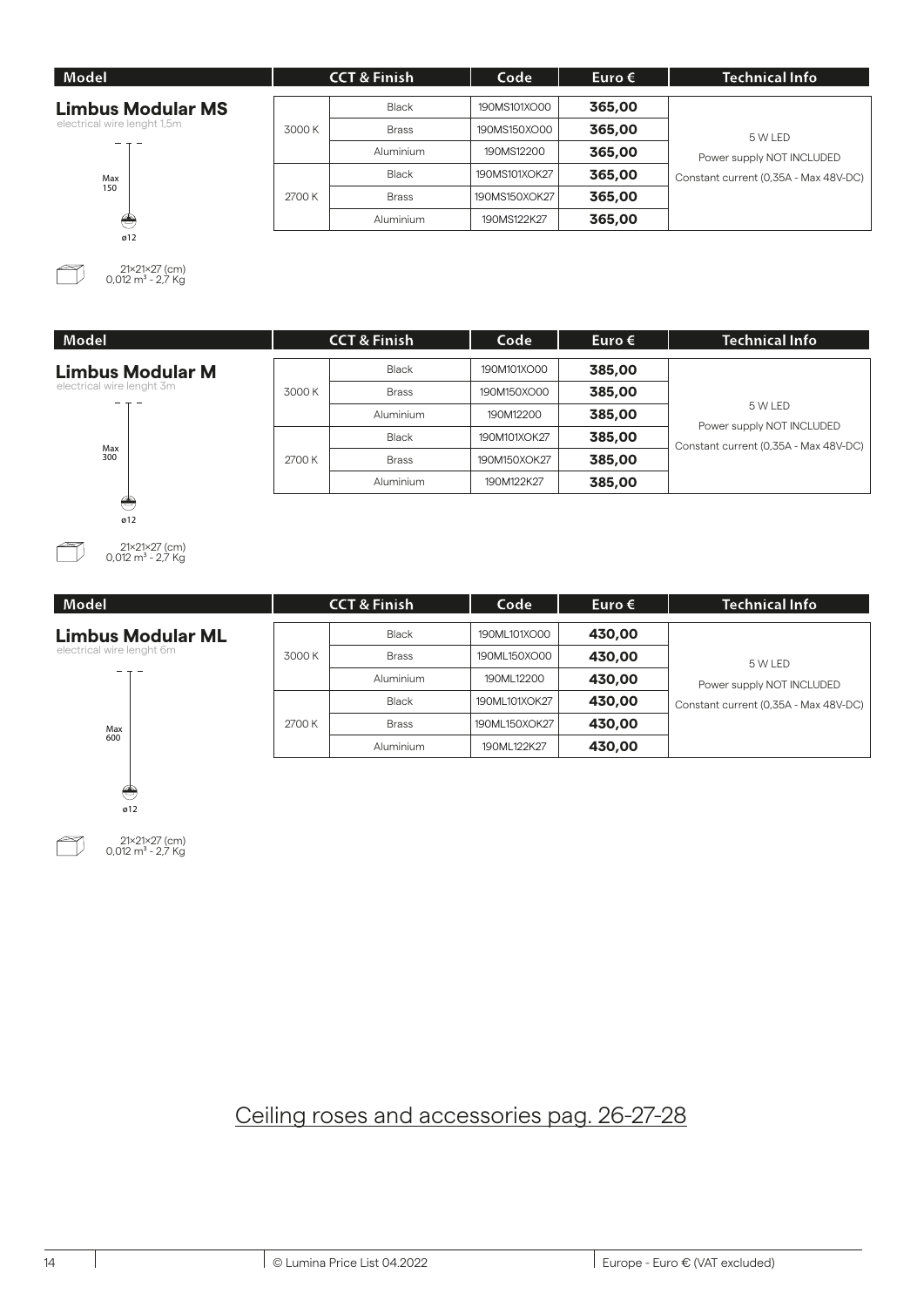| Model               |                  | <b>CCT &amp; Finish</b> |                   | <b>Code</b>  | Euro $\epsilon$ | <b>Technical Info</b>      |
|---------------------|------------------|-------------------------|-------------------|--------------|-----------------|----------------------------|
| <b>Tia 200 Mono</b> |                  | 3000 K                  | White blown glass | 180D50XO00   | 670,00          | 5W LED                     |
|                     | ø17,5            | 2700 K                  | White blown glass | 180D50XOK27  | 670,00          | On-Off, 0-10v, push button |
|                     | $\blacksquare$ 5 | 3000 K                  | White blown glass | 180DD50XO00  | 670,00          | 5W LED                     |
| Max                 |                  | 2700 K                  | White blown glass | 180DD50XOK27 | 670,00          | Dimmable Dali              |
| 300                 |                  |                         |                   |              |                 |                            |

T,

| Model                       |        | <b>CCT &amp; Finish</b> | Code          | Euro $\epsilon$ | <b>Technical Info</b>                                              |
|-----------------------------|--------|-------------------------|---------------|-----------------|--------------------------------------------------------------------|
| <b>Tia 200 Modular MS</b>   | 3000 K | White blown glass       | 180MS150XO00  | 470,00          | 5 W LED                                                            |
| electrical wire lenght 1.5m | 2700 K | White blown glass       | 180MS150XOK27 | 470,00          | Power supply NOT INCLUDED<br>Constant current (0,35A - Max 48V-DC) |



ø20

(cm) 27×27×23<br>0,017 m<sup>3</sup> - 2,4 Kg

| Model                     |        | <b>CCT &amp; Finish</b> | Code         | Euro $\epsilon$ | <b>Technical Info</b>                 |
|---------------------------|--------|-------------------------|--------------|-----------------|---------------------------------------|
| Tia 200 Modular M         | 3000 K | White blown glass       | 180M150XO00  | 480,00          | 5 W LED<br>Power supply NOT INCLUDED  |
| electrical wire lenght 3m | 2700 K | White blown glass       | 180M150XOK27 | 480,00          | Constant current (0,35A - Max 48V-DC) |



| Model                     |        | <b>CCT &amp; Finish</b> | Code                       | Euro $\epsilon$ | <b>Technical Info</b>                 |
|---------------------------|--------|-------------------------|----------------------------|-----------------|---------------------------------------|
| <b>Tia 200 Modular ML</b> | 3000 K | White blown glass       | 180ML150XO00               | 500,00          | 5 W LED<br>Power supply NOT INCLUDED  |
| electrical wire lenght 6m | 2700 K | White blown glass       | <sup>1</sup> 180ML150XOK27 | 500,00          | Constant current (0,35A - Max 48V-DC) |



## Ceiling roses and accessories pag. 26-27-28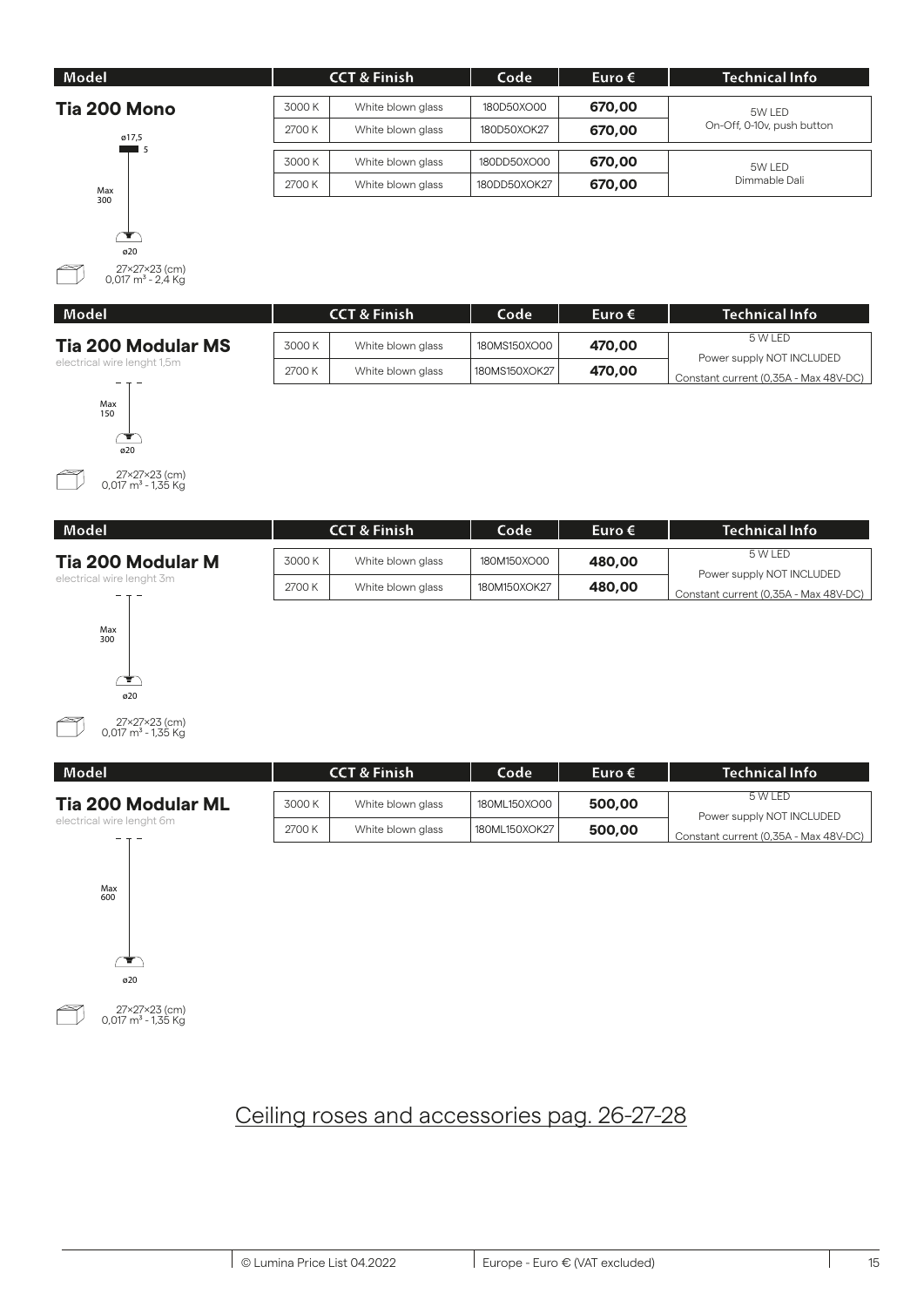|        | <b>CCT &amp; Finish</b> | Code        | Euro $\epsilon$ | <b>Technical Info</b>    |
|--------|-------------------------|-------------|-----------------|--------------------------|
|        | Ultra matt white        | 181D02UM00  | 860,00          |                          |
|        | Matt Black              | 181D01OP00  | 885,00          |                          |
|        | Sapphire blue           | 181D06ZA00  | 885,00          |                          |
| 3000 K | Battersea green         | 181D28BG00  | 885,00          |                          |
|        | Oxygen red soft-touch   | 181D35ST00  | 885,00          |                          |
|        | Metallic bronze         | 181D29MT00  | 945,00          | 18 W LED                 |
|        | Matt brushed aluminium  | 181D34OP00  | 1050,00         |                          |
|        | Ultra matt white        | 181D02UMK27 | 860,00          | 0-10v, push button, Dali |
|        | Matt Black              | 181D01OPK27 | 885,00          |                          |
|        | Sapphire blue           | 181D06ZAK27 | 885,00          |                          |
| 2700 K | Battersea green         | 181D28BGK27 | 885,00          |                          |
|        | Oxygen red soft-touch   | 181D35STK27 | 885,00          |                          |
|        | Metallic bronze         | 181D29MTK27 | 945,00          |                          |
|        | Matt brushed aluminium  | 181D34OPK27 | 1050,00         |                          |
|        |                         |             |                 |                          |

| Model                        |        | $\overline{CCT\&F}$ inish | Code        | Euro $\epsilon$ | <b>Technical Info</b>    |
|------------------------------|--------|---------------------------|-------------|-----------------|--------------------------|
| <b>TIA 600</b>               |        | Ultra matt white          | 182D02UM00  | 1320,00         |                          |
|                              |        | Matt Black                | 182D01OP00  | 1380,00         |                          |
| ø17,5<br>l 5                 |        | Sapphire blue             | 182D06ZA00  | 1380,00         |                          |
|                              | 3000 K | Battersea green           | 182D28BG00  | 1380,00         |                          |
|                              |        | Oxygen red soft-touch     | 182D35ST00  | 1380,00         |                          |
| Max 300                      |        | Metallic bronze           | 182D29MT00  | 1450,00         |                          |
|                              |        | Matt brushed aluminium    | 182D34OP00  | 1650,00         | <b>25 W LED</b>          |
|                              |        | Ultra matt white          | 182D02UMK27 | 1320,00         | 0-10v, push button, Dali |
|                              |        | Matt Black                | 182D01OPK27 | 1380,00         |                          |
|                              |        | Sapphire blue             | 182D06ZAK27 | 1380,00         |                          |
|                              | 2700 K | Battersea green           | 182D28BGK27 | 1380,00         |                          |
|                              |        | Oxygen red soft touch     | 182D35STK27 | 1380,00         |                          |
| 060                          |        | Metallic bronze           | 182D29MTK27 | 1450,00         |                          |
| 67×67×34 (cm)                |        | Matt brushed aluminium    | 182D34OPK27 | 1650,00         |                          |
| 0,15 m <sup>3</sup> - 6,5 Kg |        |                           |             |                 |                          |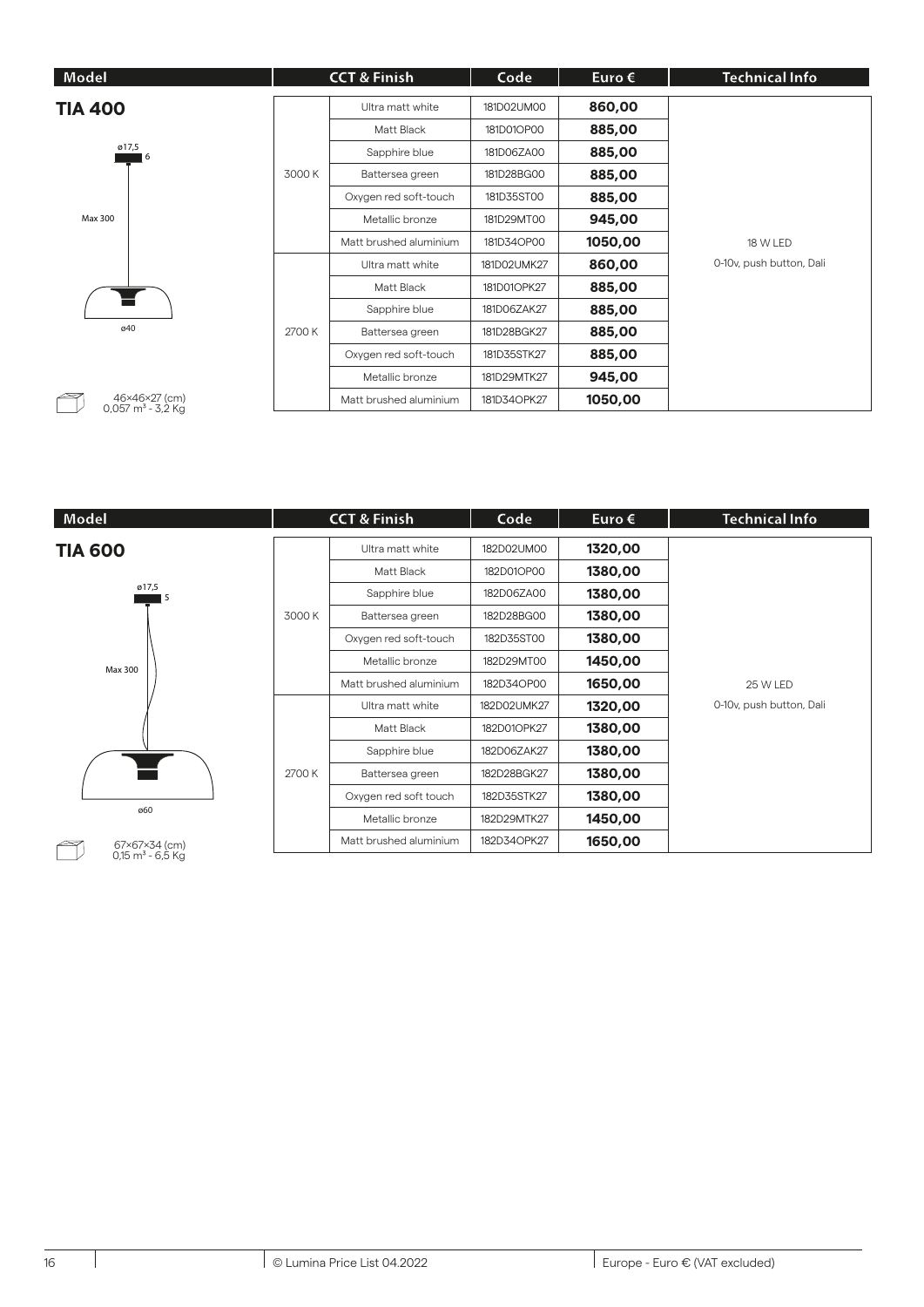## **E27 bulb Lamps**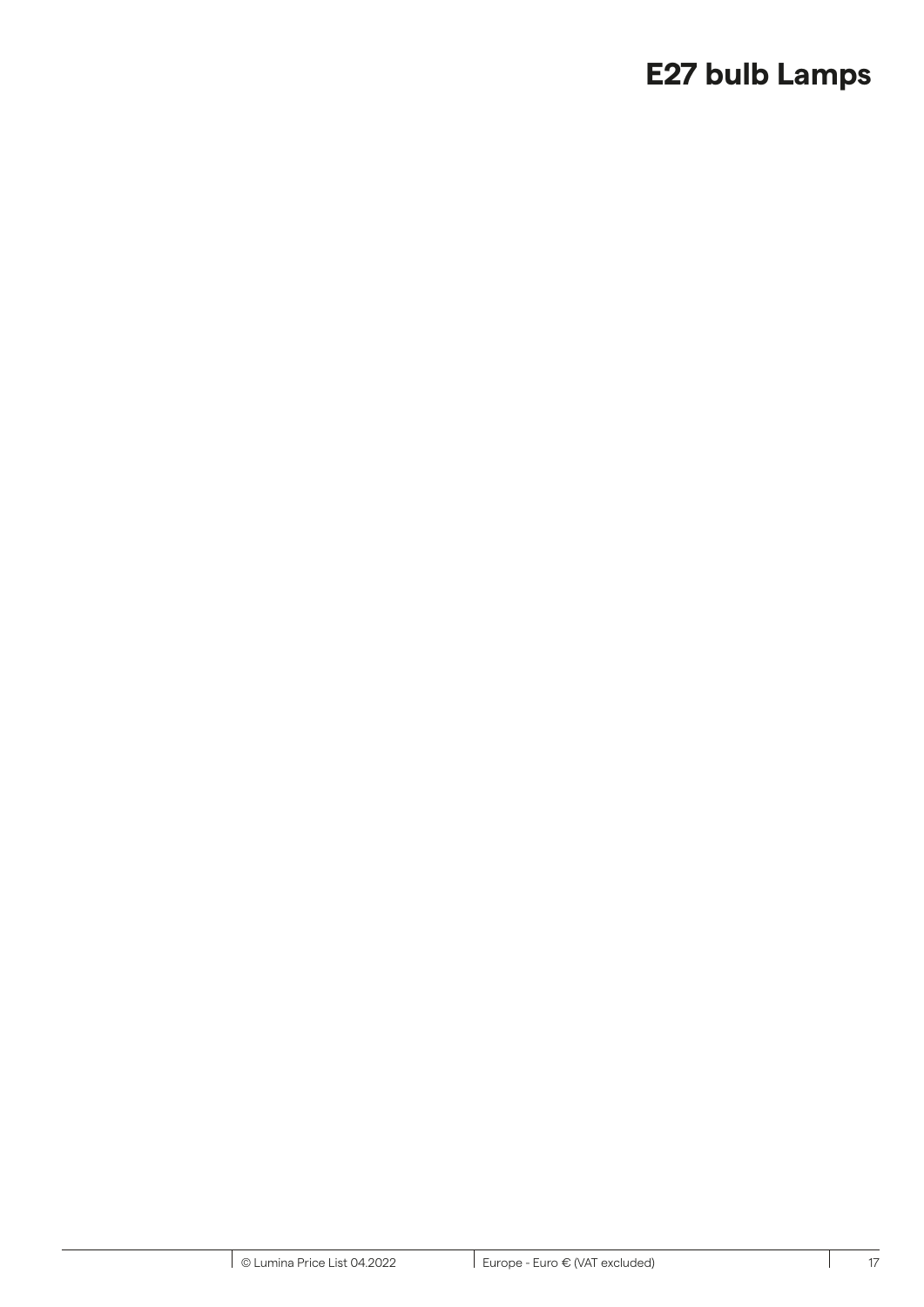| Model                     | <b>Finish</b>                                    | Code      | Euro $\epsilon$ | Technical Info     |
|---------------------------|--------------------------------------------------|-----------|-----------------|--------------------|
| <b>Flip</b><br><b>ø22</b> | Matt white                                       | 2202OP220 | 420,00          | Max 150W HAL (E27) |
| - 9                       | Anodised aluminium                               | 2208220   | 420,00          | Bulb not included  |
| $94 \div 140$             | 120×45×19 (cm)<br>0,103 m <sup>3</sup> - 3,95 Kg |           |                 |                    |

**Model Finish Code Euro € Technical Info**

### **Matrix Otto**

ø37



| Model                | <b>Finish</b>    | Code       | Euro $\epsilon$ | <b>Technical Info</b> |
|----------------------|------------------|------------|-----------------|-----------------------|
| <b>Matrix Doppia</b> | Black soft-touch | 38701ST220 | 1120,00         | Max 16×60W HAL (E27)  |
| ø13<br>115           | Brushed nickel   | 38744220   | 1360,00         | Bulbs not included    |

Black soft-touch **55001ST220 550,00** Max 8×60W HAL (E27) Brushed nickel **38544220 720,00** Bulbs not included



| 50×50×23 (cm)                  |
|--------------------------------|
| 0.058 $\mathrm{m}^3$ - 6,12 Kg |

| Model                                              | Finish                                         | Code       | Euro $\epsilon$ | <b>Technical Info</b> |
|----------------------------------------------------|------------------------------------------------|------------|-----------------|-----------------------|
| <b>Matrix Otto P</b>                               | Black soft-touch                               | 38901ST220 | 620,00          | Max 8×60W HAL (E27)   |
|                                                    | Brushed nickel                                 | 38944220   | 760,00          | Bulbs not included    |
| $ $ ø13<br>n<br>-<br>ø82<br>$\frac{1}{20^{\circ}}$ | 50×50×23 (cm)<br>0,058 m <sup>3</sup> - 4,2 Kg |            |                 |                       |

| Model              | <b>Finish</b>                                       | Code       | Euro $\epsilon$ | <b>Technical Info</b> |
|--------------------|-----------------------------------------------------|------------|-----------------|-----------------------|
| <b>Matrix Mono</b> | Black soft-touch                                    | 39501ST220 | 145,00          | Max 60W HAL (E27)     |
|                    | Brushed nickel                                      | 39544220   | 185,00          | Bulbs not included    |
| 30                 | ⋐<br>16×16×39 (cm)<br>0,01 m <sup>3</sup> - 0,82 Kg |            |                 |                       |

ø11

29

₫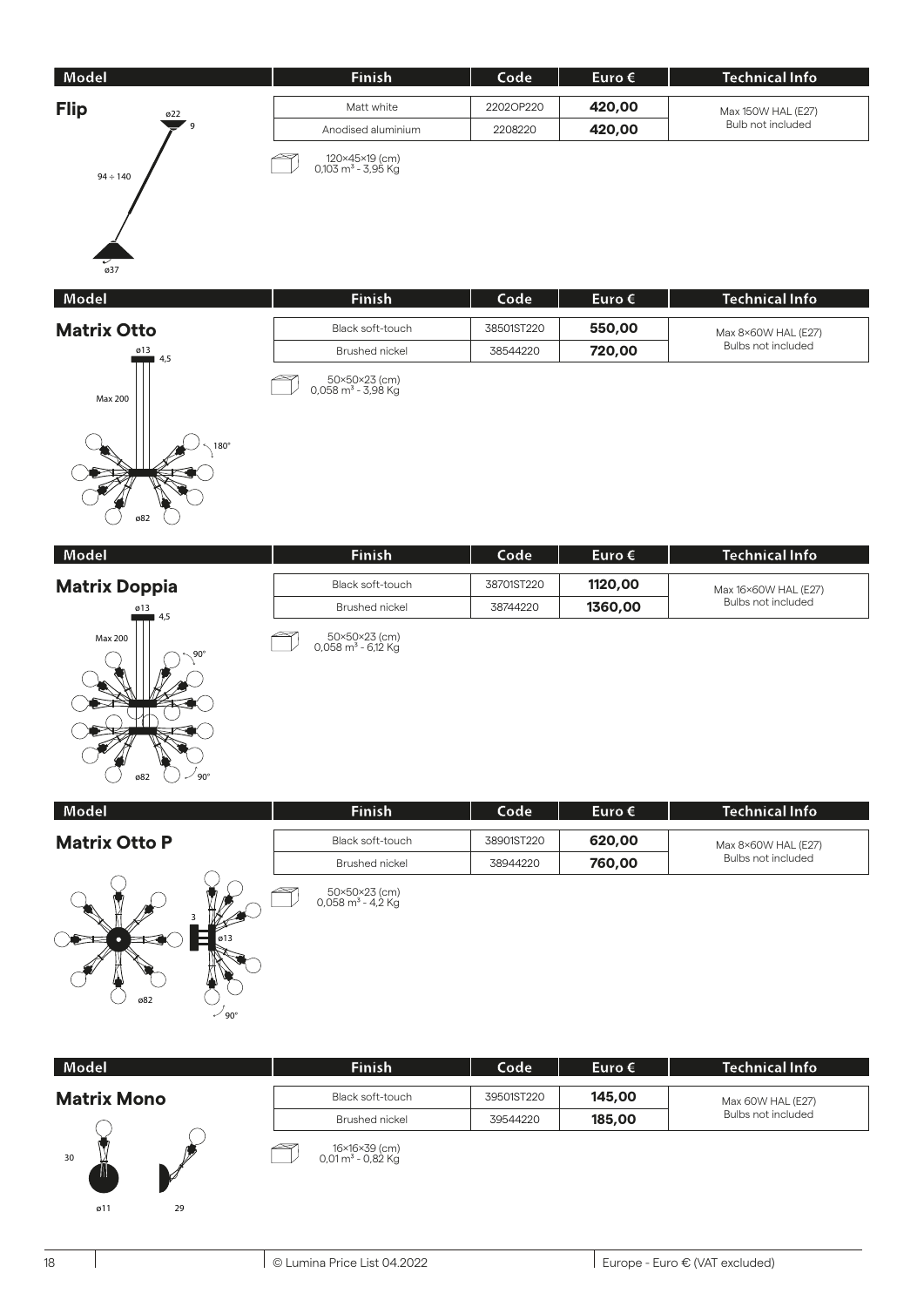| Model                                                       | <b>Finish</b>                                   | Code       | Euro $\epsilon$ | <b>Technical Info</b> |
|-------------------------------------------------------------|-------------------------------------------------|------------|-----------------|-----------------------|
| <b>Moove Body</b>                                           | Black soft-touch                                | 75001ST220 | 480,00          | Bulb not included     |
| ø13,5<br>125<br>┳<br>75<br>$\overline{\phantom{0}}$<br>30 ÷ | 138×12×23 (cm)<br>0,038 m <sup>3</sup> - 2,5 Kg |            |                 |                       |

| Model                                                               | Finish                                          | Code       | Euro $\epsilon$ | <b>Technical Info</b> |
|---------------------------------------------------------------------|-------------------------------------------------|------------|-----------------|-----------------------|
| <b>Moove Doppia Body</b>                                            | Black soft-touch                                | 75101ST220 | 745,00          | Bulb not included     |
| ø13,5<br>125<br>. .<br>57<br>$\cdot \cdot$<br>$\approx$<br>٠<br>248 | 138×12×23 (cm)<br>0,038 m <sup>3</sup> - 3,2 Kg |            |                 |                       |

| Model                   | <b>Finish</b>                                   | Code     | Euro $\epsilon$ | <b>Technical Info</b> |
|-------------------------|-------------------------------------------------|----------|-----------------|-----------------------|
| <b>Moove Mono Body</b>  | Matt black                                      | 75201220 | 115,00          | Bulb not included     |
| ø12,5<br><b>MAX 250</b> | 24×16×12 (cm)<br>0,005 m <sup>3</sup> - 0,69 Kg |          |                 |                       |

| Model                   | <b>Finish</b> | Code     | Euro $\epsilon$ | Technical Info    |
|-------------------------|---------------|----------|-----------------|-------------------|
| <b>Moove Drum Shade</b> | Black fabric  | 76001000 | 238,00          |                   |
|                         | Grey fabric   | 76004000 | 238,00          | Max 75W HAL (E27) |
|                         | Ivory fabric  | 76013000 | 238,00          |                   |
| 20,5                    |               |          |                 |                   |

 $\Box$ 49×49×26 (cm)<br>0,062 m<sup>3</sup> - 2,6 Kg

ø42,5

Â,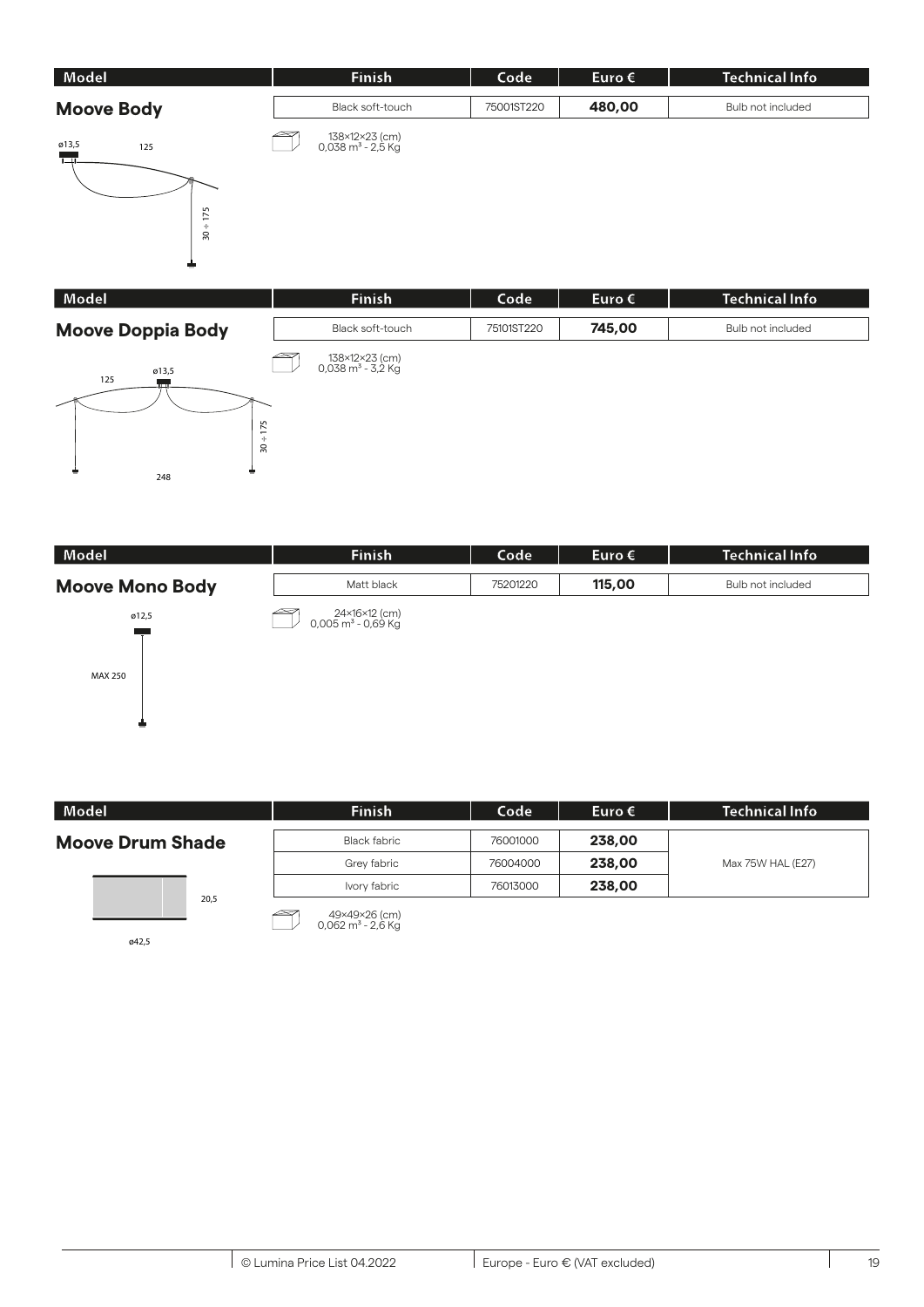#### Black soft-touch 30001ST220 **290,00** Max 75W HAL (E27) On/off switch on the head Anodised aluminium 30008220 **290,00** LED bulb included **Naomi Body Model Finish Code Euro € Technical Info** 45



| 120×27×17 (cm)<br>0,055 m <sup>3</sup> - 2,26 Kg |
|--------------------------------------------------|
|                                                  |

| Model                   | 'Finish.           | Code       | Euro $\epsilon$ | <b>Technical Info</b>                          |
|-------------------------|--------------------|------------|-----------------|------------------------------------------------|
| <b>Naomi Terra Body</b> | Black soft-touch   | 30501ST220 | 365,00          | Max 75W HAL (E27)                              |
|                         | Anodised aluminium | 30508220   | 365,00          | On/off switch on the head<br>LED bulb included |
| ■ 20<br>$00^{\circ}$    |                    |            |                 |                                                |



| Model             | <b>Finish</b>     | Code       | 'Euro € i | <b>Technical Info</b> |
|-------------------|-------------------|------------|-----------|-----------------------|
| <b>Naomi Base</b> | Black soft-touch  | 31001ST220 | 95,00     |                       |
|                   | Brushed aluminium | 31034220   | 95,00     |                       |
| 1,5<br><b>CO</b>  | 29×29×3 (cm)      |            |           |                       |



| 29×29×3 (cm)             |
|--------------------------|
| 0.003 $\rm m^3$ - 4,5 Kg |

| Model                                                 | <b>Finish</b>                                  | Code     | Euro $\epsilon$ | <b>Technical Info</b>                                               |
|-------------------------------------------------------|------------------------------------------------|----------|-----------------|---------------------------------------------------------------------|
| <b>Naomi Morsetto</b><br>24,5                         | Anodised aluminium                             | 32908220 | 185,00          | Max 75W HAL (E27)<br>On/off switch on the head<br>LED bulb included |
| $\bullet$<br>25<br>ø13<br>Max 50mm<br>z.<br>$\bullet$ | 24×24×19 (cm)<br>0,011 m <sup>3</sup> - 0,7 Kg |          |                 |                                                                     |

| Model               | <b>Finish</b>                                  | Code     | Euro $\epsilon$ | Technical Info                                                      |
|---------------------|------------------------------------------------|----------|-----------------|---------------------------------------------------------------------|
| <b>Naomi Parete</b> | Anodised aluminium                             | 33008220 | 172,00          | Max 75W HAL (E27)<br>On/off switch on the head<br>LED bulb included |
| 27<br>20,5<br>ø13   | 24×24×19 (cm)<br>0,011 m <sup>3</sup> - 0,7 Kg |          |                 |                                                                     |

| Model                                   | <b>Finish</b>                                  | Code     | Euro $\epsilon$ | <b>Technical Info</b>                                               |
|-----------------------------------------|------------------------------------------------|----------|-----------------|---------------------------------------------------------------------|
| <b>Naomi Pinza</b><br>25,5              | Anodised aluminium                             | 32808220 | 185,00          | Max 75W HAL (E27)<br>On/off switch on the head<br>LED bulb included |
| 21<br>013<br>Max 47mm<br><b>Parties</b> | 24×24×19 (cm)<br>0,011 m <sup>3</sup> - 0,7 Kg |          |                 |                                                                     |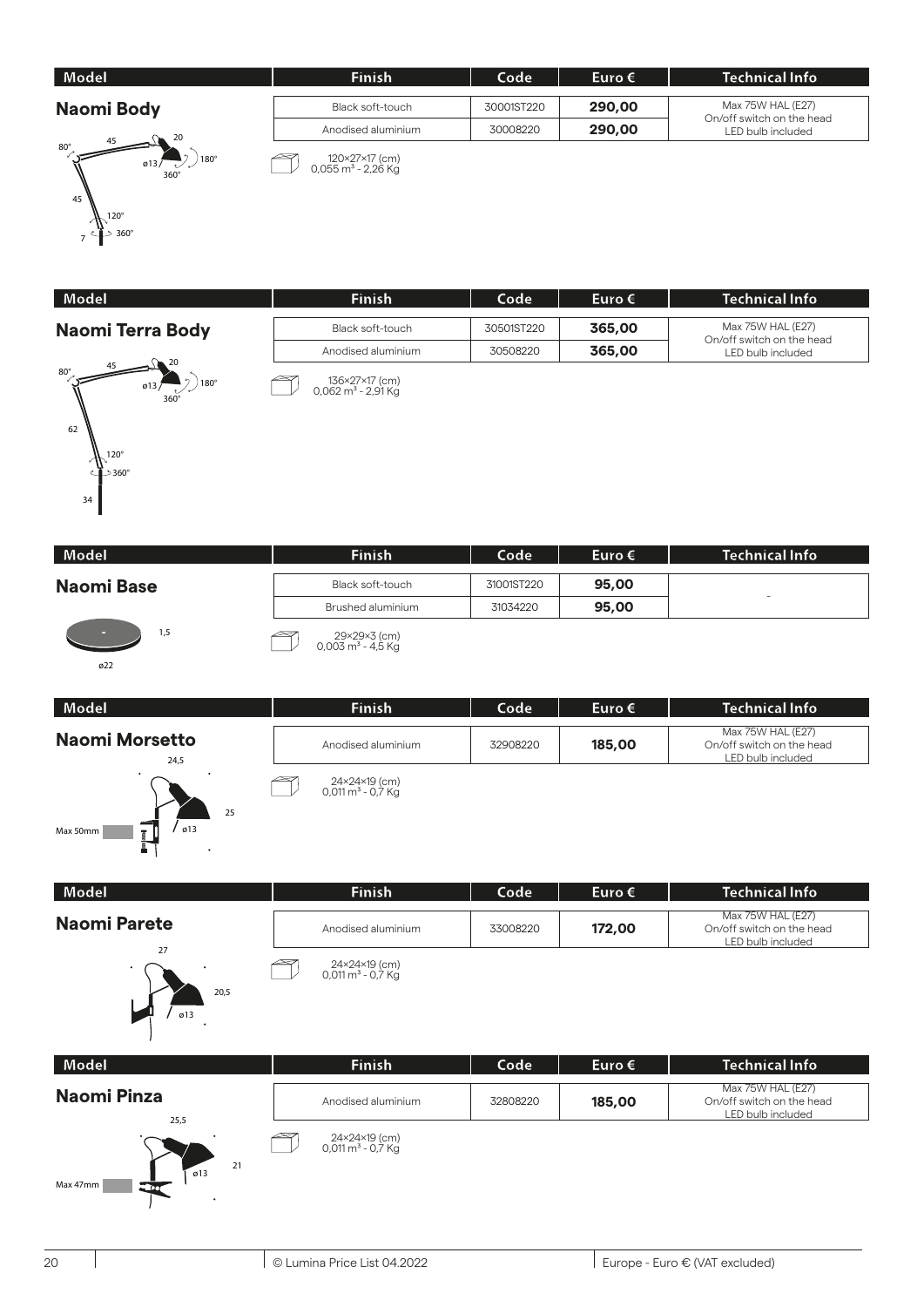| Model               | <b>Finish</b>      | .Code1     | Euro $\epsilon$ | Technical Info                                 |
|---------------------|--------------------|------------|-----------------|------------------------------------------------|
| <b>Tangram Body</b> | Black soft-touch   | 10101ST220 | 242,00          | Max 75W HAL (E27)                              |
| $180^\circ$         | Anodised aluminium | 10108220   | 242,00          | On/off switch on the head<br>LED bulb included |
|                     |                    |            |                 |                                                |



|  | 86×22×22 (cm)<br>$0.042 \text{ m}^3$ - 1.94 Ka |
|--|------------------------------------------------|
|--|------------------------------------------------|

| Model                     | <b>Finish</b>                                  | Code       | Euro $\epsilon$ | <b>Technical Info</b>    |
|---------------------------|------------------------------------------------|------------|-----------------|--------------------------|
| <b>Tangram Terra Base</b> | Black soft-touch                               | 12501ST220 | 140,00          | For Tangram Body 10101ST |
|                           | Crackled grey                                  | 12519220   | 140,00          | For Tangram Body 10108   |
|                           | 77×26×7 (cm)<br>0,014 m <sup>3</sup> - 5,03 Kg |            |                 |                          |
| 94<br>ø24                 |                                                |            |                 |                          |
| Model                     | Finish                                         | Code       | Euro $\epsilon$ | <b>Technical Info</b>    |
| <b>Tangram Base</b>       | Black soft-touch                               | 11401ST220 | 90,00           | For Tangram Body 10101ST |

| ø24 |
|-----|

| DIAUN SUI L'UUUTT                                | 1140101220 | シャ・マー |
|--------------------------------------------------|------------|-------|
| Crackled grey                                    | 11419220   | 90,00 |
| 27×26×7 (cm)<br>$0,005$ m <sup>3</sup> - 3,13 Kg |            |       |

### **Accessories for Naomi and Tangram**

| Model                           | <b>Finish</b>                                   | Code     | Euro $\epsilon$ | <b>Technical Info</b>    |
|---------------------------------|-------------------------------------------------|----------|-----------------|--------------------------|
| <b>Clamp On</b>                 | Aluminium                                       | 11208220 | 35,00           | $\overline{\phantom{a}}$ |
| Max 50mm<br>9<br>$\overline{7}$ | 24×16×12 (cm)<br>0,005 m <sup>3</sup> - 0,28 Kg |          |                 |                          |
| Model                           | <b>Finish</b>                                   | Code     | Euro €          | <b>Technical Info</b>    |
| <b>Wall Attachment</b>          | Aluminium                                       | 11308220 | 35,00           | $\equiv$                 |
| 9<br>8,5                        | 24×16×12 (cm)<br>0,005 m <sup>3</sup> - 0,22 Kg |          |                 |                          |
| Model                           | <b>Finish</b>                                   | Code     | Euro€           | <b>Technical Info</b>    |
| <b>Table Mount</b>              | Polished aluminium                              | 33222000 | 30,00           | $\overline{\phantom{a}}$ |
| ø2<br>4,4                       | 24×16×12 (cm)<br>0,005 m <sup>3</sup> - 0,16 Kg |          |                 |                          |
| Max 30mm                        |                                                 |          |                 |                          |
| drill ø10mm                     |                                                 |          |                 |                          |

For Tangram Body 10108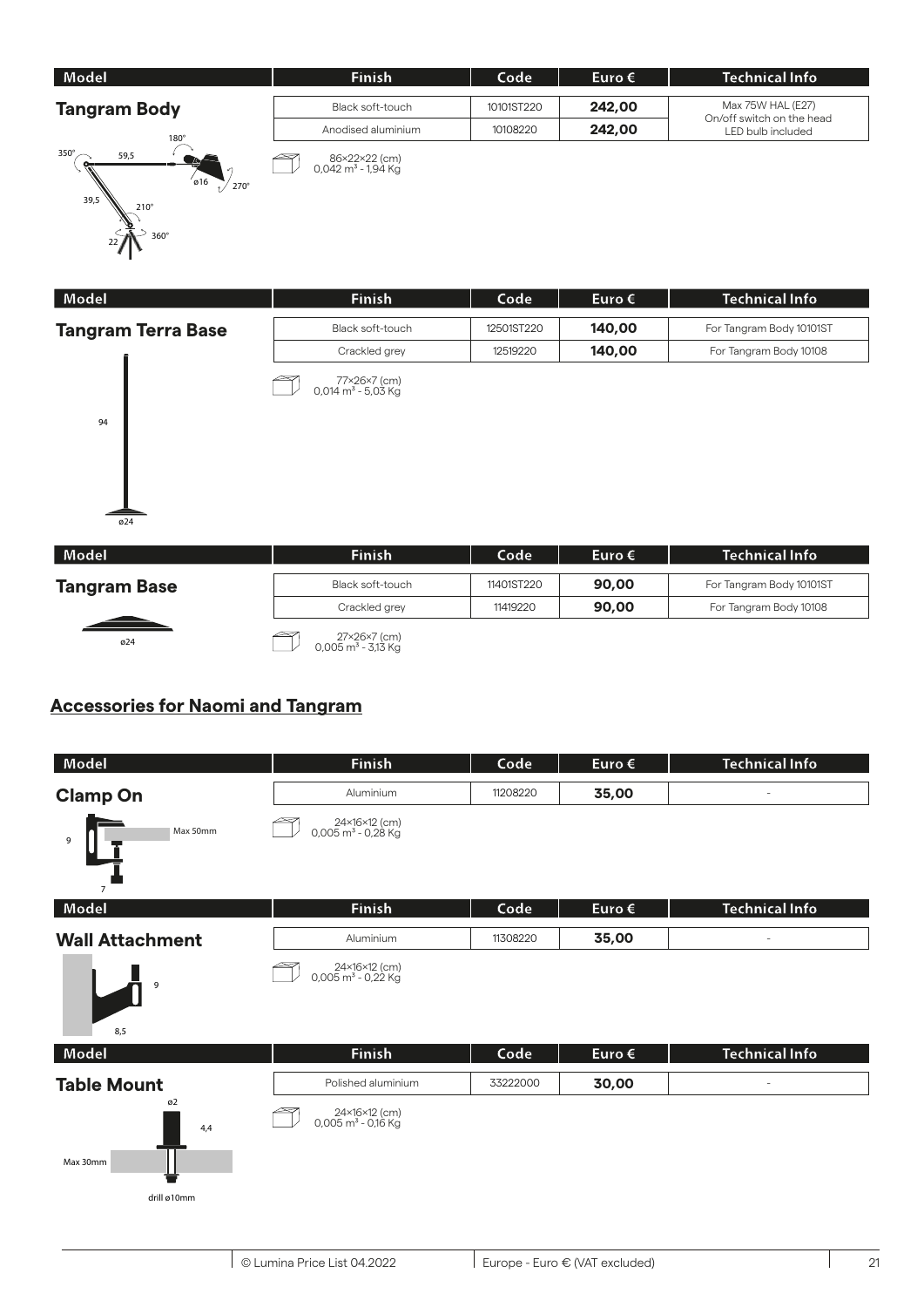| Model                  | <b>Finish</b>                                  | Code     | Euro $\epsilon$ | <b>Technical Info</b>                   |
|------------------------|------------------------------------------------|----------|-----------------|-----------------------------------------|
| Perla 35               | Polished aluminium - White blown glass         | 80022220 | 675,00          | Max 100W HAL (E27)<br>Bulb not included |
| ø6,5<br>185<br>Max 160 | 44×44×43 (cm)<br>0,083 m <sup>3</sup> - 5,4 Kg |          |                 |                                         |

| Model                       | <b>Finish</b>                                   | Code     | Euro $\epsilon$ | <b>Technical Info</b>                   |
|-----------------------------|-------------------------------------------------|----------|-----------------|-----------------------------------------|
| Perla 28                    | Polished aluminium - White blown glass          | 81022220 | 605,00          | Max 100W HAL (E27)<br>Bulb not included |
| ø6,5<br>o<br>185<br>Max 160 | 37×37×36,5 (cm)<br>0,05 m <sup>3</sup> - 4,1 Kg |          |                 |                                         |

ø35

 $\overline{028}$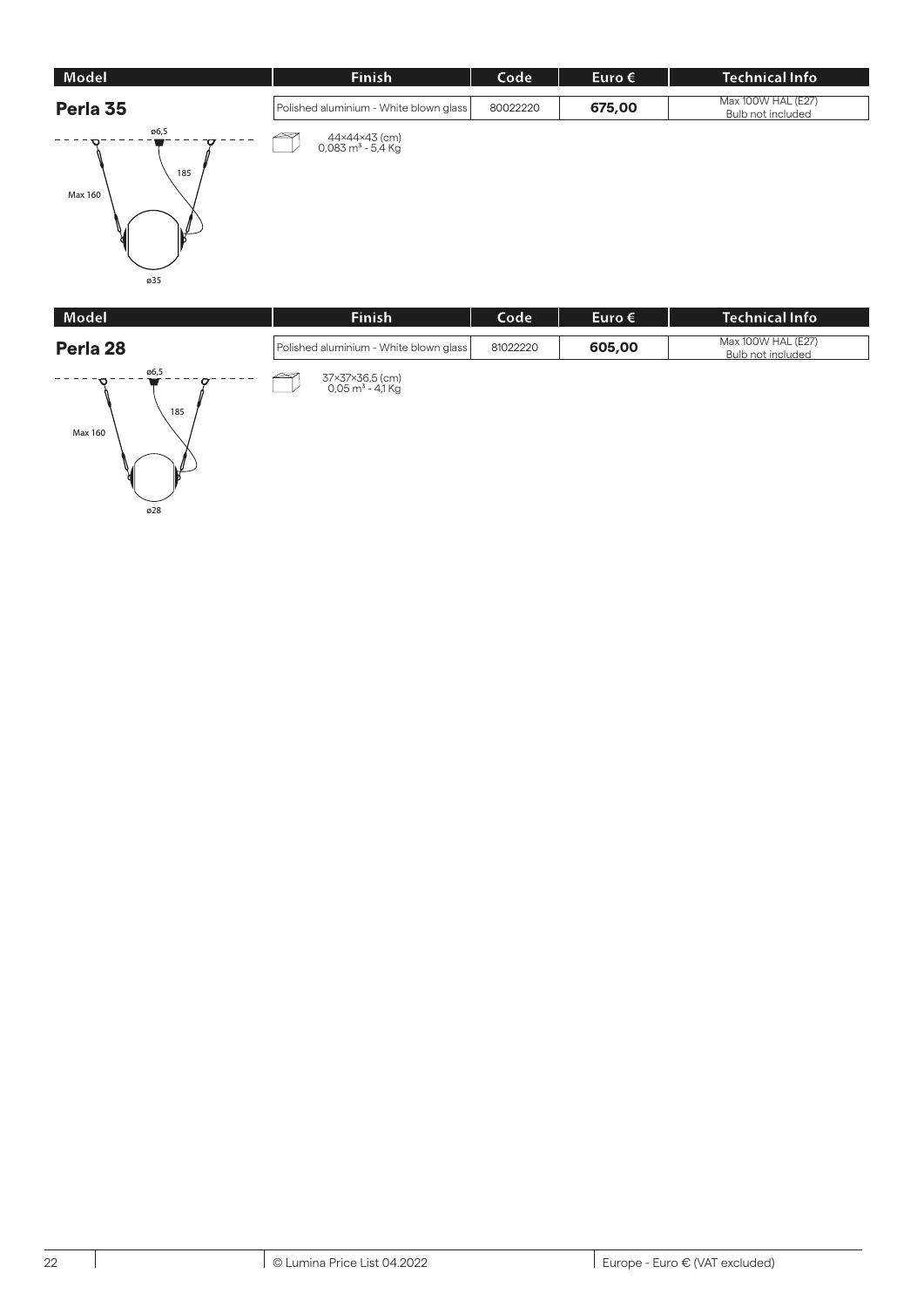## **Heritage**

with halogen bulbs **Available for 220/240V only** For special requests please contact our sales department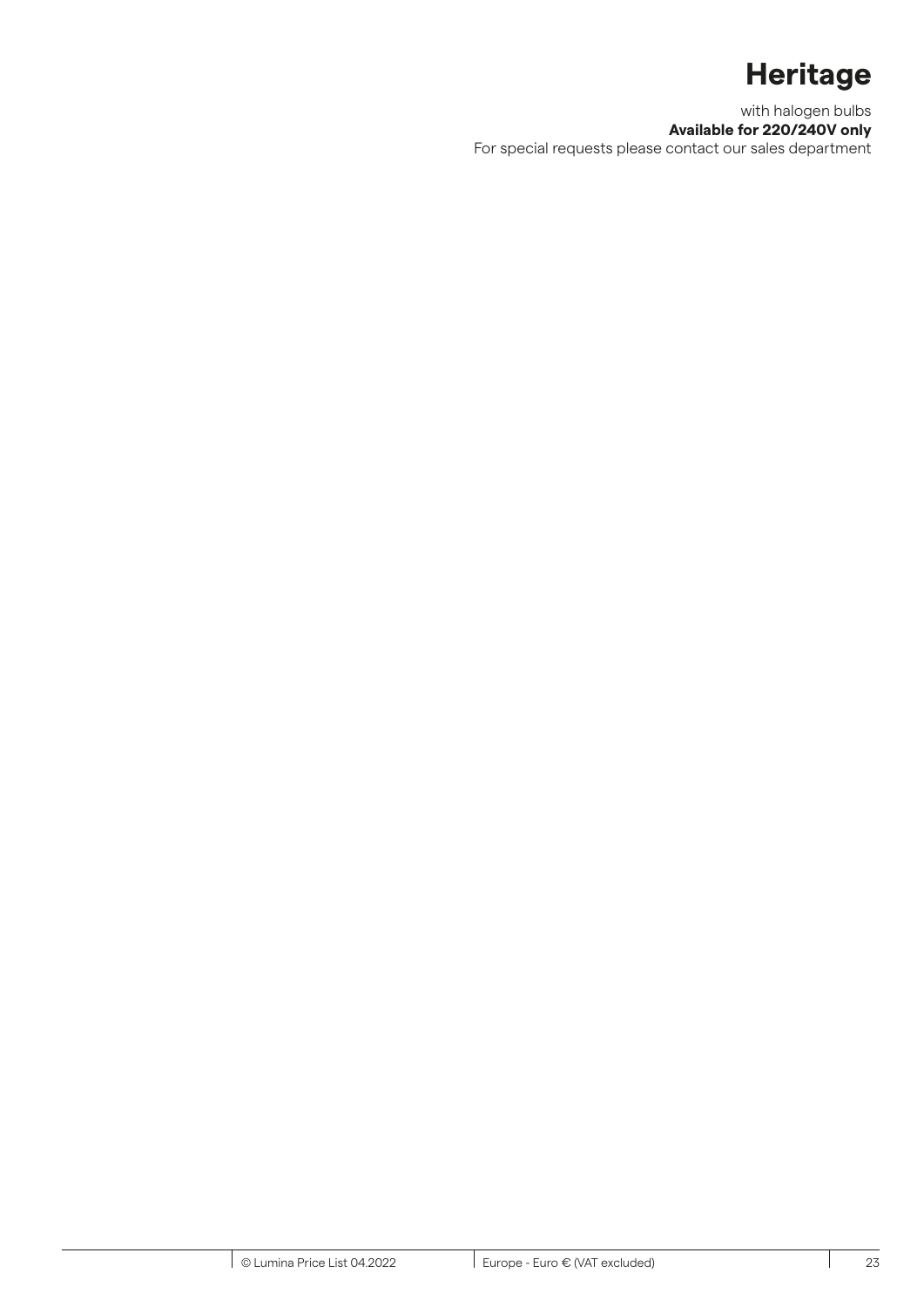| Model                                   | <b>Finish</b>                                  | Code      | Euro $\epsilon$ | <b>Technical Info</b> |
|-----------------------------------------|------------------------------------------------|-----------|-----------------|-----------------------|
| <b>Daphine Classic</b>                  | Matt black                                     | 01C0120   | 345,00          | Max 50W/12V (GY6,35)  |
| 270°                                    | Matt white                                     | 01C02OP20 | 345,00          | Double switch         |
| 40<br>$200^\circ$                       | Brushed nickel                                 | 01C4420   | 445,00          | <b>Bulb included</b>  |
| $\cdot$<br>360°<br>35<br>8 <sup>1</sup> | 22×53×14 (cm)<br>0,016 m <sup>3</sup> - 3,3 Kg |           |                 |                       |



| J | 22×53×14 (cm)            |
|---|--------------------------|
|   | 0,016 $\rm m^3$ - 3,3 Kg |

| Model                        | <b>Finish</b>         | Code      | Euro $\epsilon$ | <b>Technical Info</b> |
|------------------------------|-----------------------|-----------|-----------------|-----------------------|
| <b>Daphine Terra Classic</b> | Matt black            | 02C0120   | 430,00          | Max 50W/12V (GY6,35)  |
| $270^\circ$ (<br>$200^\circ$ | Matt white            | 02C02OP20 | 430,00          | Double switch         |
| $ 360^\circ$                 | <b>Brushed nickel</b> | 02C4420   | 545,00          | <b>Bulb included</b>  |
|                              |                       |           |                 |                       |



| 109×14×22(cm)<br>0.034 m <sup>3</sup> - 5,2 Kg |
|------------------------------------------------|
|                                                |

| Model             | <b>Finish</b>                                               | Code                                                | 'Euro € | Technical Info       |
|-------------------|-------------------------------------------------------------|-----------------------------------------------------|---------|----------------------|
| <b>Elle</b>       | Black soft-touch                                            | 6001ST220                                           | 870,00  | Max 300W - R7s       |
| $270^{\circ}$     | Matt white                                                  | 6002OP220                                           | 870,00  | dimmer               |
| 94<br>$180^\circ$ | Brushed nickel                                              | 6044220                                             | 1170,00 | Bulb included (230W) |
| ø23               | $211\times33\times13$ (cm)<br>0,127 m <sup>3</sup> - 5,6 Kg | 41,5×41,5×10,5 (cm)<br>0,018 m <sup>3</sup> - 13 Kg |         |                      |



| 211×33×13 (cm)<br>0,018 m <sup>3</sup> - 5,6 Kg $\bullet$ <b>for all and 1</b> 0,018 m <sup>3</sup> - 13 Kg |
|-------------------------------------------------------------------------------------------------------------|
|-------------------------------------------------------------------------------------------------------------|

| Model             | Finish                                        | Code      | Euro $\epsilon$ | Technical Info       |
|-------------------|-----------------------------------------------|-----------|-----------------|----------------------|
| Elle <sub>1</sub> | Black soft-touch                              | 6101ST220 | 615,00          | Max 300W - R7s       |
| $180^{\circ}$     | Matt white                                    | 6102OP220 | 615,00          | dimmer               |
| ø23               | Brushed nickel                                | 6144220   | 890,00          | Bulb included (230W) |
|                   | 211×33×13 (cm)<br>0,127 m <sup>3</sup> - 9 Kg |           |                 |                      |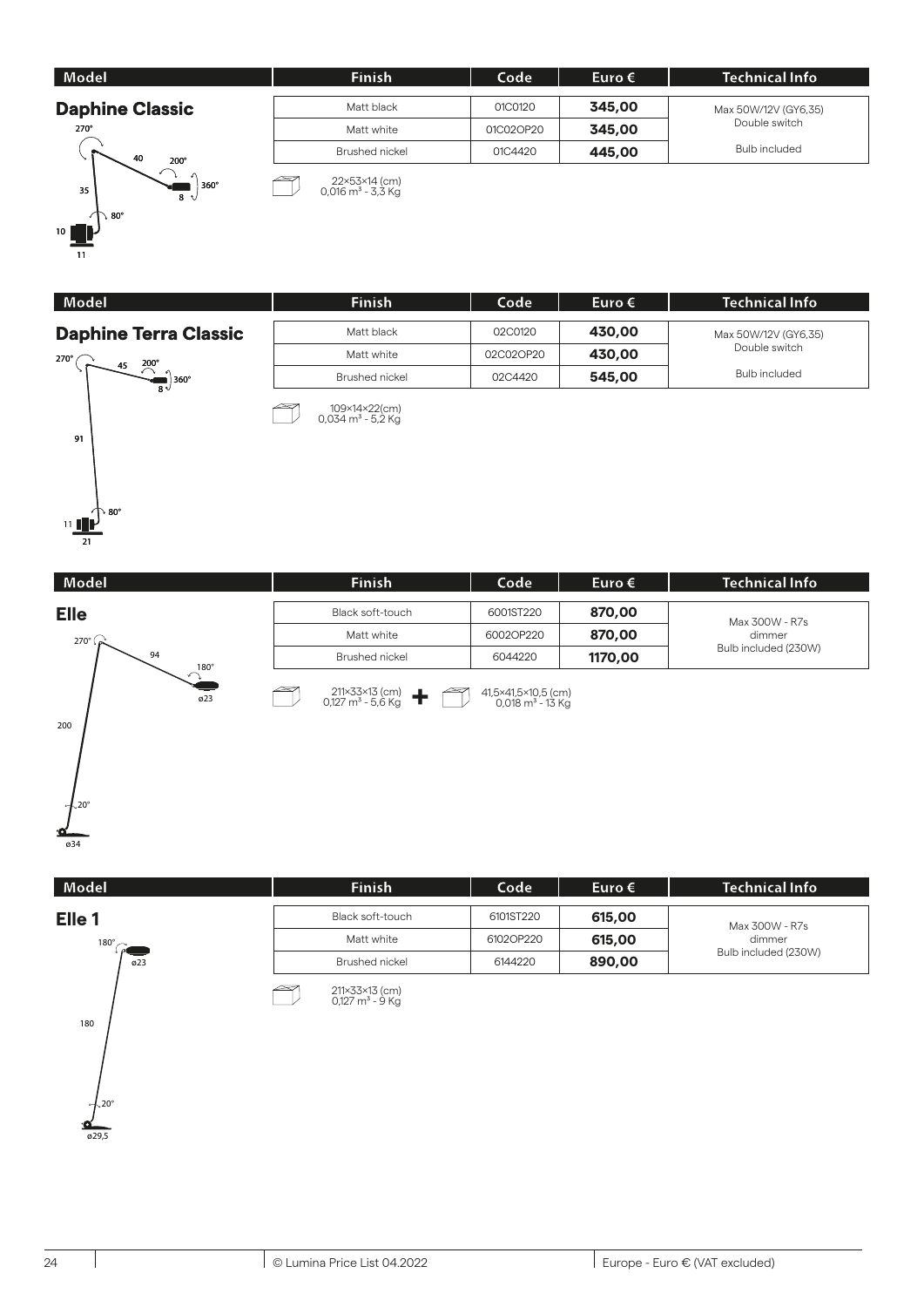| Model              | <b>Finish</b>    | Code      | Euro $\epsilon$ | <b>Technical Info</b>          |
|--------------------|------------------|-----------|-----------------|--------------------------------|
| <b>Opus Parete</b> | Black soft-touch | 7101ST220 | 265,00          | Max 300W - R7s                 |
|                    | Matt white       | 7102OP220 | 265,00          | Dimmer<br>Bulb included (230W) |
| 21,5<br>19         |                  |           |                 |                                |



(cm) 25×24×14<br>0,008 m<sup>3</sup> - 1,64 Kg

| Model                      | <b>Finish</b>    | Code      | Euro $\epsilon$ | <b>Technical Info</b>            |
|----------------------------|------------------|-----------|-----------------|----------------------------------|
| <b>Opus</b>                | Black soft-touch | 7001ST220 | 525,00          | Max 300W - R7s                   |
| 19                         | Matt white       | 7002OP220 | 525,00          | Dimmable<br>Bulb included (230W) |
| $^{\circ}$  240 $^{\circ}$ |                  |           |                 |                                  |



(cm) 194×33×15<br>0,096 m<sup>3</sup> - 9,58 Kg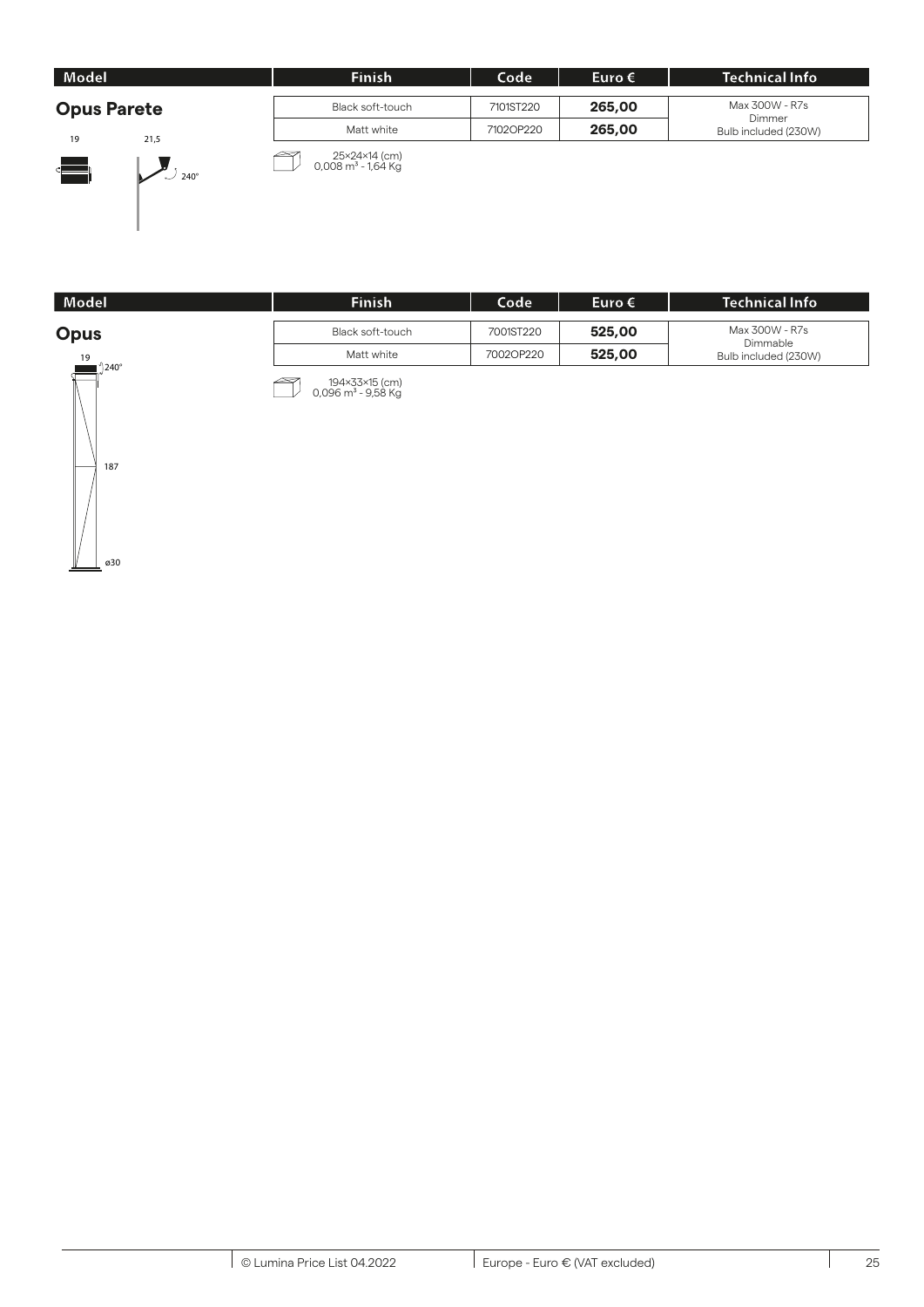## **Accessories**

| Model                        | <b>Finish</b>                 | Code      | Euro $\epsilon$ | <b>Technical Info</b>      |
|------------------------------|-------------------------------|-----------|-----------------|----------------------------|
| <b>Round Rose L - Limbus</b> | <b>Black</b>                  | AL190D01  | 215,00          |                            |
| For max 4 Limbus             | White                         | AL190D02  | 215,00          | On-off, 0-10V, Push Button |
| h <sub>6</sub>               | <b>Black</b>                  | AL190DD01 | 215,00          |                            |
| ☜                            | White                         | AL190DD02 | 215,00          | Dimmable Dali              |
| ø17,5                        | $24 \times 24 \times 12$ (cm) |           |                 |                            |

(cm) 24×24×12<br>0,007 m<sup>3</sup> - 1,21 Kg

| Model                         | <b>Finish</b> | Code       | Euro $\in$ | <b>Technical Info</b>       |
|-------------------------------|---------------|------------|------------|-----------------------------|
|                               |               |            |            |                             |
| <b>Round Rose XL - Limbus</b> | <b>Black</b>  | AXL190DD01 | 360,00     | On-off, 0-10V, Push Button, |
| For max 8 Limbus              | White         | AXL190DD02 | 360,00     | Dimmable Dali               |
|                               |               |            |            |                             |



(cm) 24×24×12<br>0,007 m<sup>3</sup> - 1,93 Kg

| Model                  | <b>Finish</b> | Code      | Euro $\epsilon$ | <b>Technical Info</b>      |
|------------------------|---------------|-----------|-----------------|----------------------------|
| Round Rose L - Tia 200 | <b>Black</b>  | AL180D01  | 233,00          |                            |
| For max 4 Tia 200      | White         | AL180D02  | 233,00          | On-off, 0-10V, Push Button |
| h <sub>6</sub>         | Black         | AL180DD01 | 233,00          |                            |
| ⊖                      | White         | AL180DD02 | 233,00          | Dimmable Dali              |
| ø17,5                  | 24×24×12 (cm) |           |                 |                            |

(cm) 24×24×12<br>0,007 m<sup>3</sup> - 1,22 Kg

| Model                          | <b>Finish</b>                                   | Code       | Euro $\epsilon$ | <b>Technical Info</b>       |
|--------------------------------|-------------------------------------------------|------------|-----------------|-----------------------------|
| <b>Round Rose XL - Tia 200</b> | <b>Black</b>                                    | AXL180DD01 | 407,00          | On-off, 0-10V, Push Button, |
| For max 8 Tia 200              | White                                           | AXL180DD02 | 407.00          | Dimmable Dali               |
| h 6,5<br>6<br>ø20              | 24×24×12 (cm)<br>0,007 m <sup>3</sup> - 1,94 Kg |            |                 |                             |

| Model                                                       | <b>Finish</b>                                   | Code     | Euro $\epsilon$ | <b>Technical Info</b>       |
|-------------------------------------------------------------|-------------------------------------------------|----------|-----------------|-----------------------------|
| <b>Round Rose Chandelier</b><br>For max 6 Limbus or Tia 200 | <b>Black</b>                                    | ACX6DD01 | 430,00          | On-off, 0-10V, Push Button, |
|                                                             | White                                           | ACX6DD02 | 430,00          | Dimmable Dali               |
| h 4,3<br>⊖                                                  | 55×52×13 (cm)<br>0,037 m <sup>3</sup> - 5,12 Kg |          |                 |                             |

ø43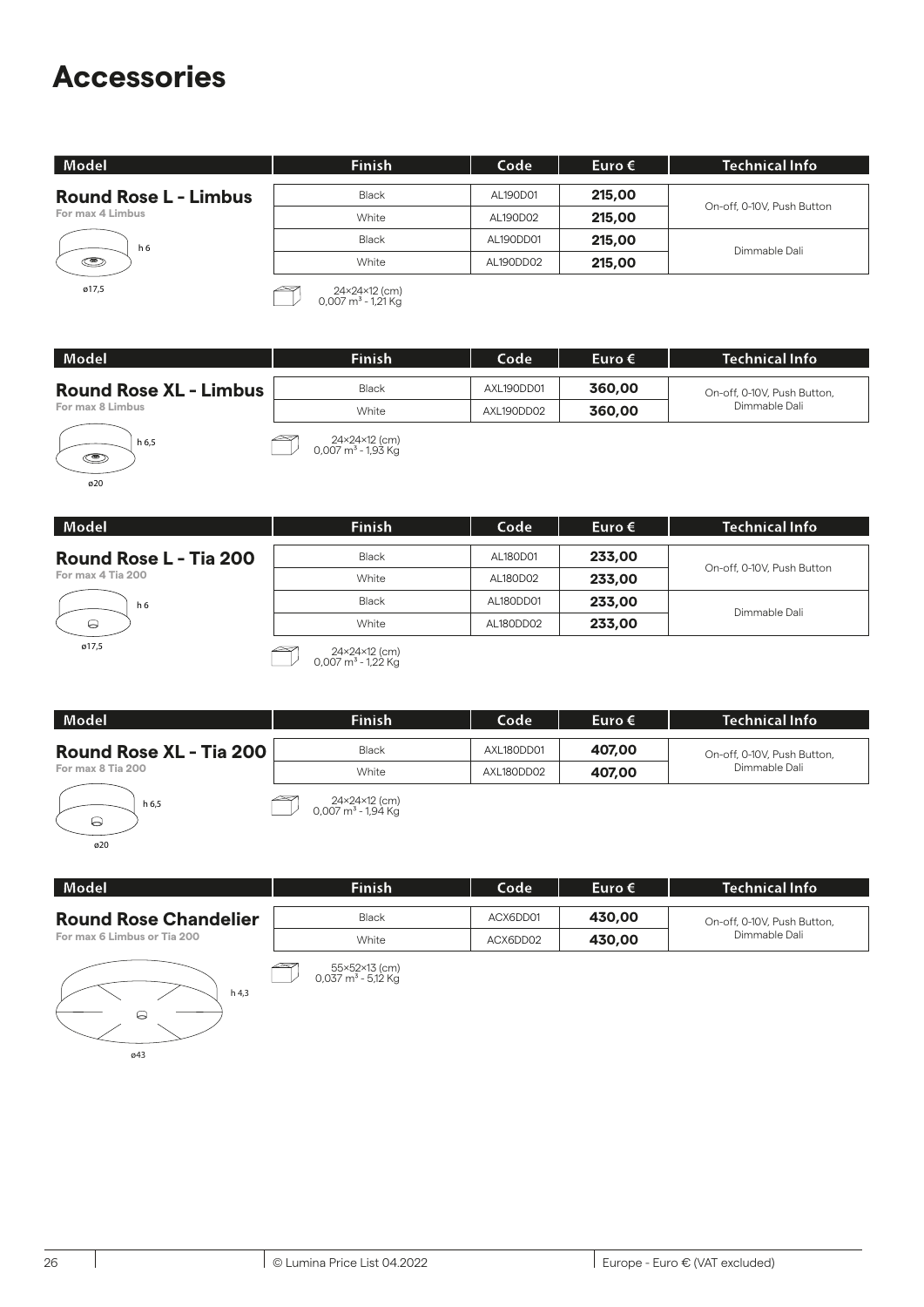| Model                         | <b>Finish</b> | Code       | Euro $\epsilon$ | <b>Technical Info</b>      |
|-------------------------------|---------------|------------|-----------------|----------------------------|
| Linear Rose 150 cm -          | <b>Black</b>  | ABL150D01  | 350,00          |                            |
| <b>Limbus or Tia 200</b>      | White         | ABL150D02  | 350,00          | On-off, 0-10V, Push Button |
| For max 4 Limbus or 4 Tia 200 | Aluminium     | ABL150D22  | 350,00          |                            |
| 8                             | Black         | ABL150DD01 | 350,00          |                            |
| 150<br>6,3                    | White         | ABL150DD02 | 350,00          | Dimmable Dali              |
|                               | Aluminium     | ABL150DD22 | 350,00          |                            |

7) 9,5×7,5×156 (cm)<br>0,011 m<sup>3</sup> - 3,45 Kg

| Model                         | <b>Finish</b> | Code        | ' Euro € i | <b>Technical Info</b>                        |
|-------------------------------|---------------|-------------|------------|----------------------------------------------|
| Linear Rose 200 cm -          | Black         | ABXL200DD01 | 410.00     |                                              |
| <b>Limbus or Tia 200</b>      | White         | ABXL200DD02 | 410.00     | On-off, 0-10V, Push Button,<br>Dimmable Dali |
| For max 8 Limbus or 8 Tia 200 | Aluminium     | ABXL200DD22 | 410,00     |                                              |
|                               |               |             |            |                                              |



9,5×7,5×206 (cm)<br>0,015 m<sup>3</sup> - 4,48 Kg

| Model                     | <b>Finish</b>                 | Code      | Euro $\epsilon$ | <b>Technical Info</b>      |
|---------------------------|-------------------------------|-----------|-----------------|----------------------------|
| <b>Round Rose L - Dot</b> | Black                         | AL133D01  | 233,00          |                            |
| 600 Lite                  | White                         | AL133D02  | 233,00          | On-off, 0-10V, Push Button |
| For max 1 Dot 600 Lite    | <b>Black</b>                  | AL133DD01 | 233,00          |                            |
| h <sub>6</sub>            | White                         | AL133DD02 | 233,00          | Dimmable Dali              |
| ⌒                         | $24 \times 24 \times 12$ (cm) |           |                 |                            |

| ø17,5 |  |
|-------|--|

| 24×24×12 (cm)                 |
|-------------------------------|
| $0.007 \text{ m}^3$ - 1.22 Kg |

| Model                      | <b>Finish</b>               | Code       | Euro $\epsilon$ | <b>Technical Info</b>                        |
|----------------------------|-----------------------------|------------|-----------------|----------------------------------------------|
|                            |                             |            |                 |                                              |
| <b>Round Rose XL - Dot</b> | Black                       | AXL133DD01 | 410,00          | On-off, 0-10V, Push Button,<br>Dimmable Dali |
| 600 Lite                   | White                       | AXL133DD02 | 410,00          |                                              |
| For max 4 Dot 600 Lite     | 24×24×12 (cm)<br>---- - --- |            |                 |                                              |



8 6,3

200

(cm) 24×24×12<br>0,007 m<sup>3</sup> - 1,94 Kg

| Model                  | <b>Finish</b>                                      | Code        | Euro $\epsilon$ | <b>Technical Info</b>                        |
|------------------------|----------------------------------------------------|-------------|-----------------|----------------------------------------------|
| Linear Rose 200 - Dot  | <b>Black</b>                                       | ABXL133DD01 | 410,00          | On-off, 0-10V, Push Button,<br>Dimmable Dali |
| 600 Lite               | White                                              | ABXL133DD02 | 410,00          |                                              |
| For max 4 Dot 600 Lite | 9,5×7,5×206 (cm)<br>0,015 m <sup>3</sup> - 4,48 Kg |             |                 |                                              |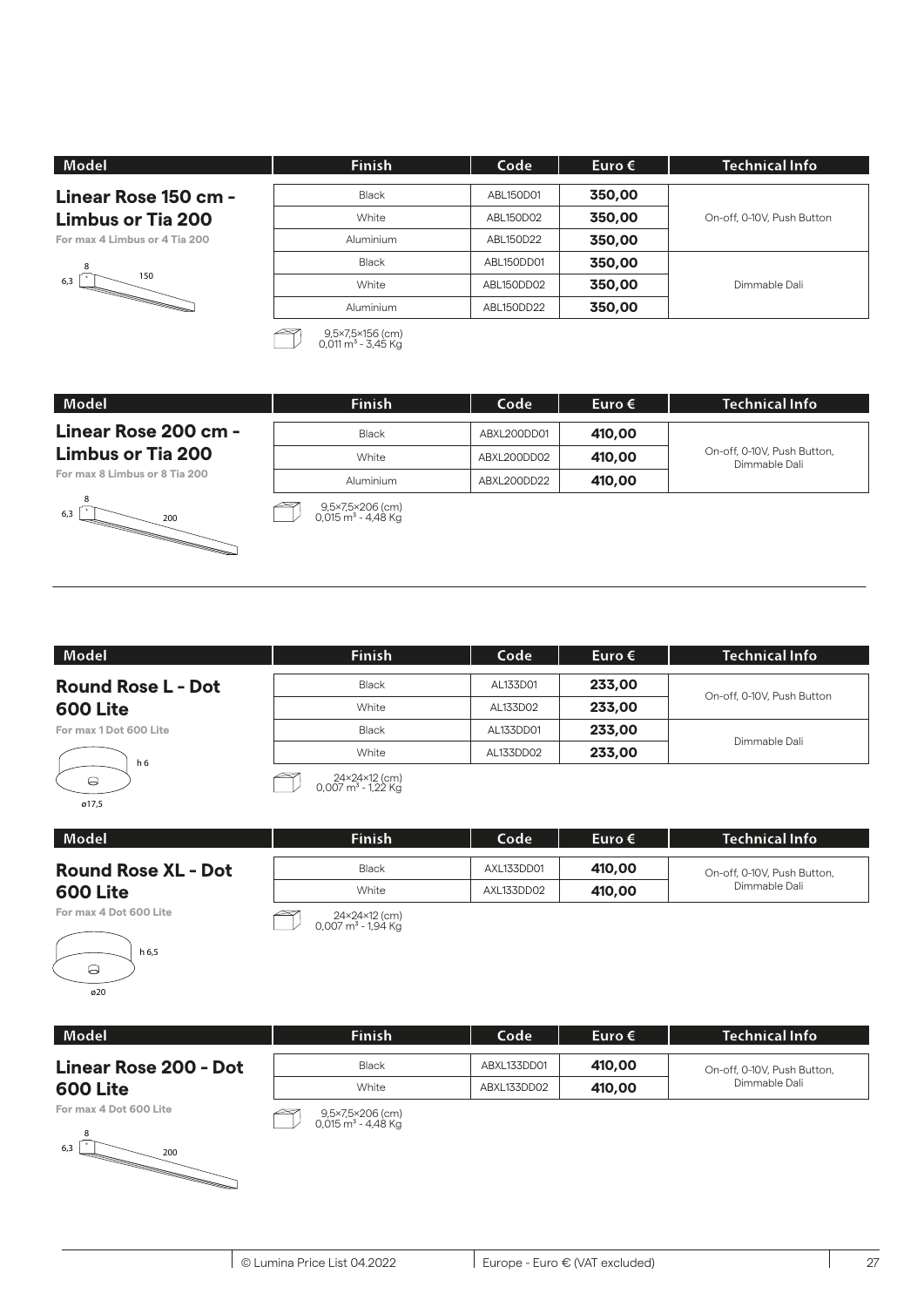| Model                  | <b>Finish</b> | Code    | $I$ Euro $\in I$ | <b>Technical Info</b>    |
|------------------------|---------------|---------|------------------|--------------------------|
| <b>Decentral Mount</b> | Black         | AC19001 | 10,00            |                          |
| ø2,5                   | White         | AC19002 | 10,00            | $\overline{\phantom{0}}$ |
| h 3,5                  | Aluminium     | AC19022 | 10,00            |                          |
| F — 1                  |               |         |                  |                          |

| Model                        | Finish    | Code   | Euro $\epsilon$ | <b>Technical Info</b> |
|------------------------------|-----------|--------|-----------------|-----------------------|
| <b>Linear Rose connector</b> | Aluminium | ACB190 | 20,00           | With strain relief    |
| 4,5<br>3,3<br>J,<br>le       |           |        |                 |                       |

| Model                   | Finish    | Code'              | Euro €' | 'Technical Info    |
|-------------------------|-----------|--------------------|---------|--------------------|
| <b>Kit hard ceiling</b> | Aluminium | ACH <sub>190</sub> | 15,00   | With strain relief |
|                         |           |                    |         |                    |



| Model            | Finish           | Code'  | Euro € | $\blacksquare$ Technical Info $\blacksquare$ |
|------------------|------------------|--------|--------|----------------------------------------------|
| Kit soft ceiling | <b>Aluminium</b> | ACS190 | 15,00  | Without strain relief                        |
|                  |                  |        |        |                                              |



| Modelˈ             | <b>Finish</b> | Code  | Euro € | <b>Technical Info</b> |
|--------------------|---------------|-------|--------|-----------------------|
| Kit rail connector | Aluminium     | AR190 | 20,00  | With strain relief    |

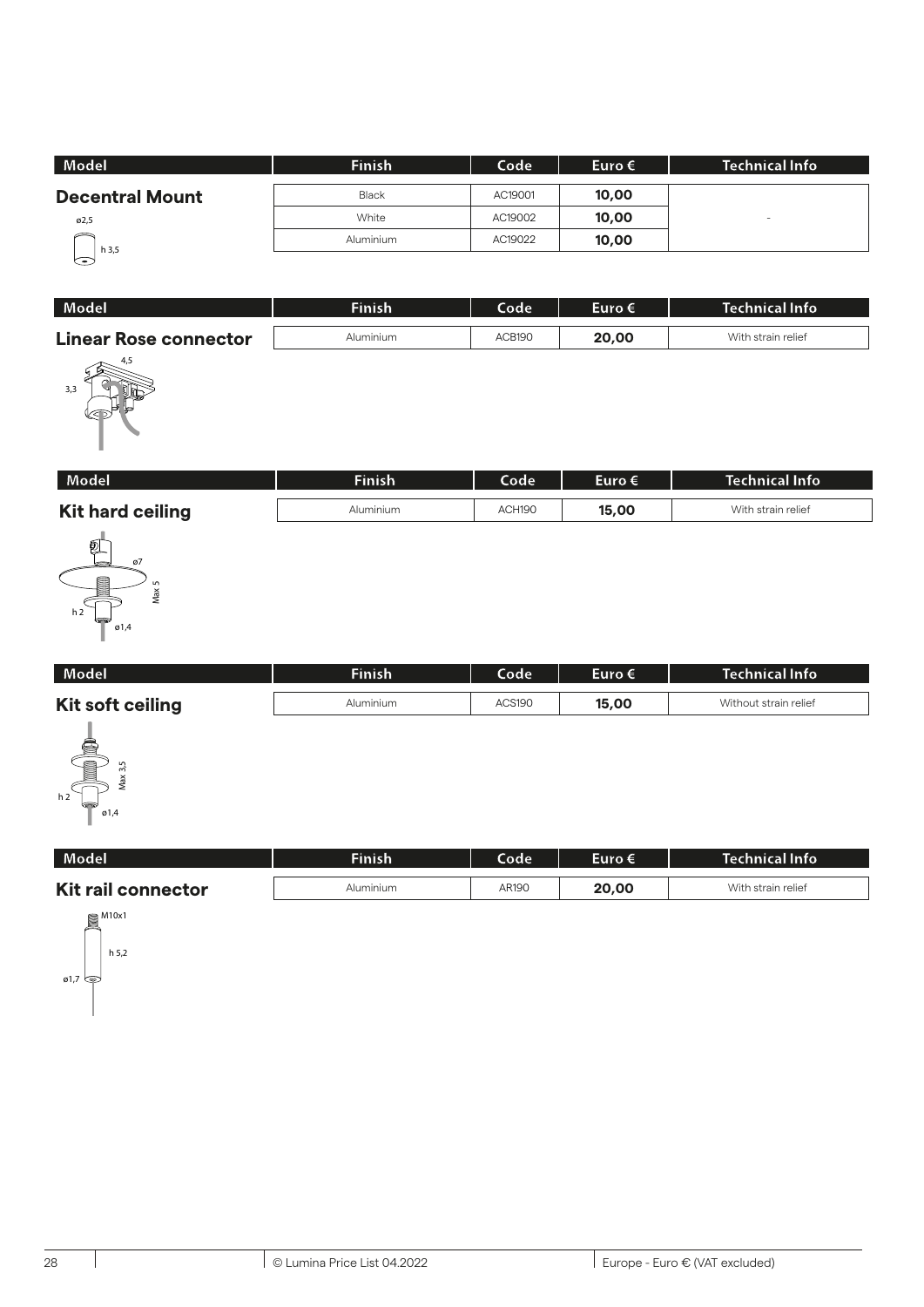## **Configuration examples (Limbus)**





#### **LIMBUS (5 with Round Rose)**



### **LIMBUS (3 with Linear Rose)**



#### **LIMBUS (5 with Linear Rose)**

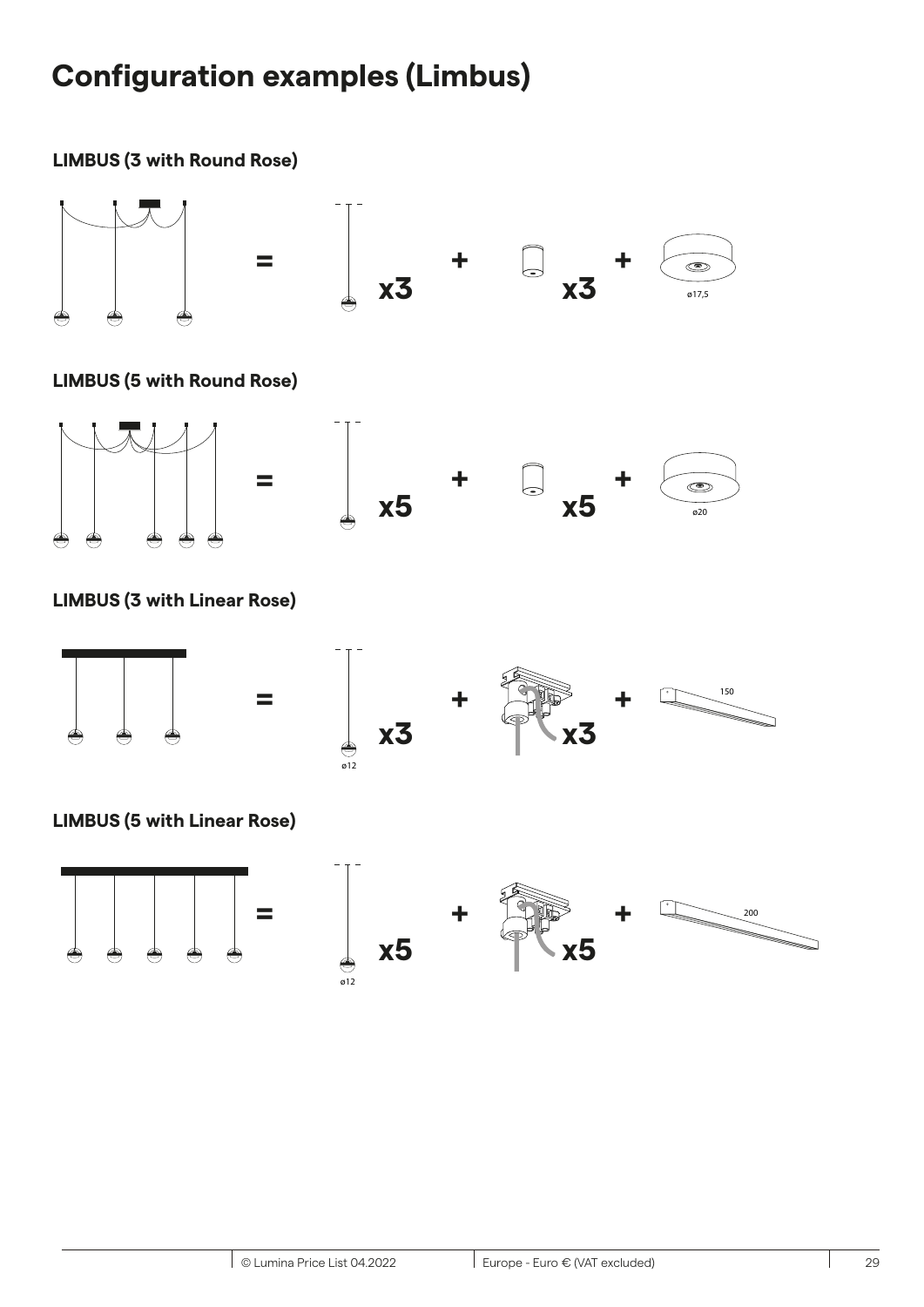## **Configuration examples (Tia 200)**

**Tia 200 (3 with Round Rose)**

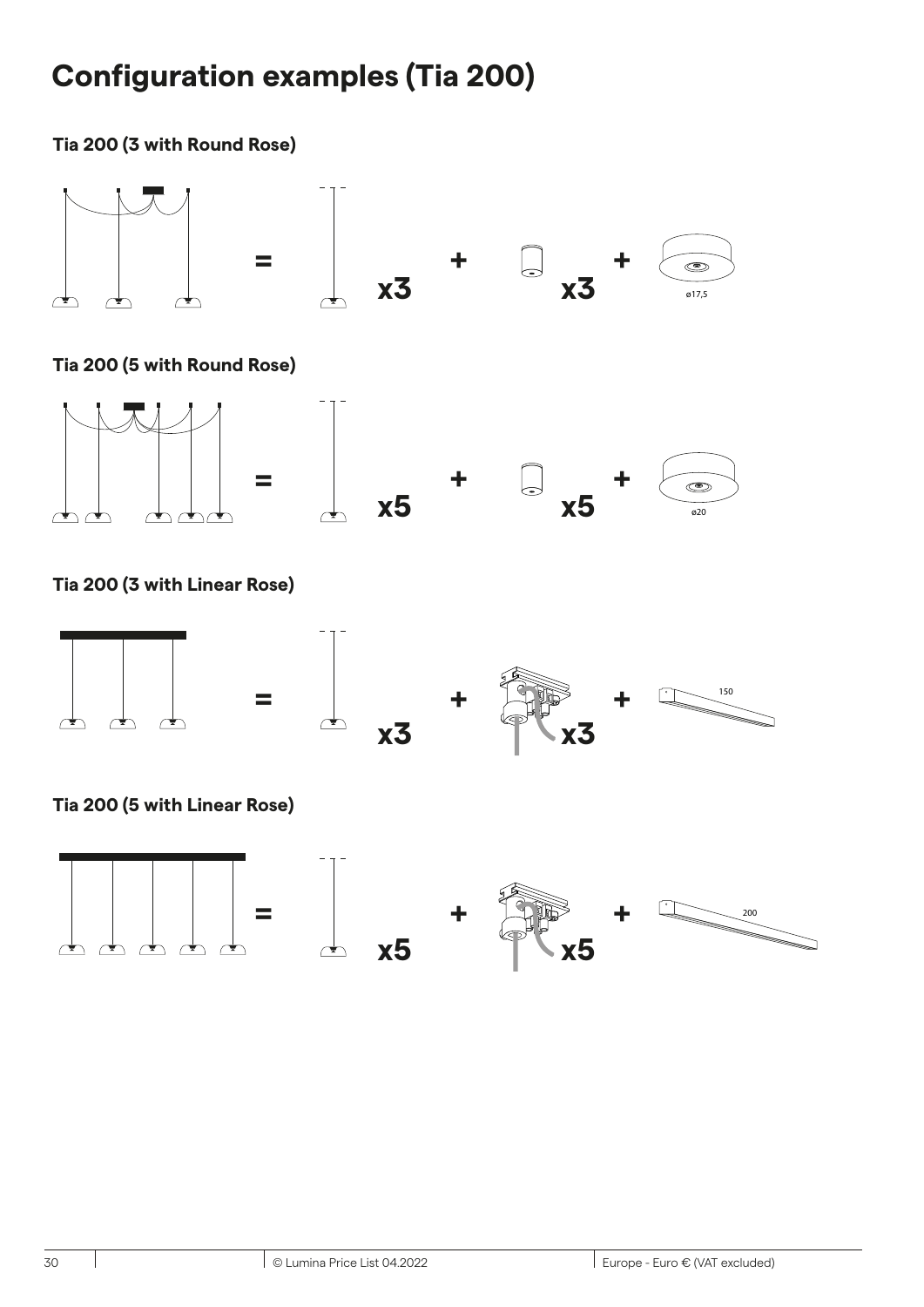## **Configuration examples (Dot 600 Lite)**

### **Dot 600 Lite (3 with Round Rose)**



### **Dot 600 Lite (4 with Round Rose)**



### **Dot 600 Lite (3 with Linear Rose)**

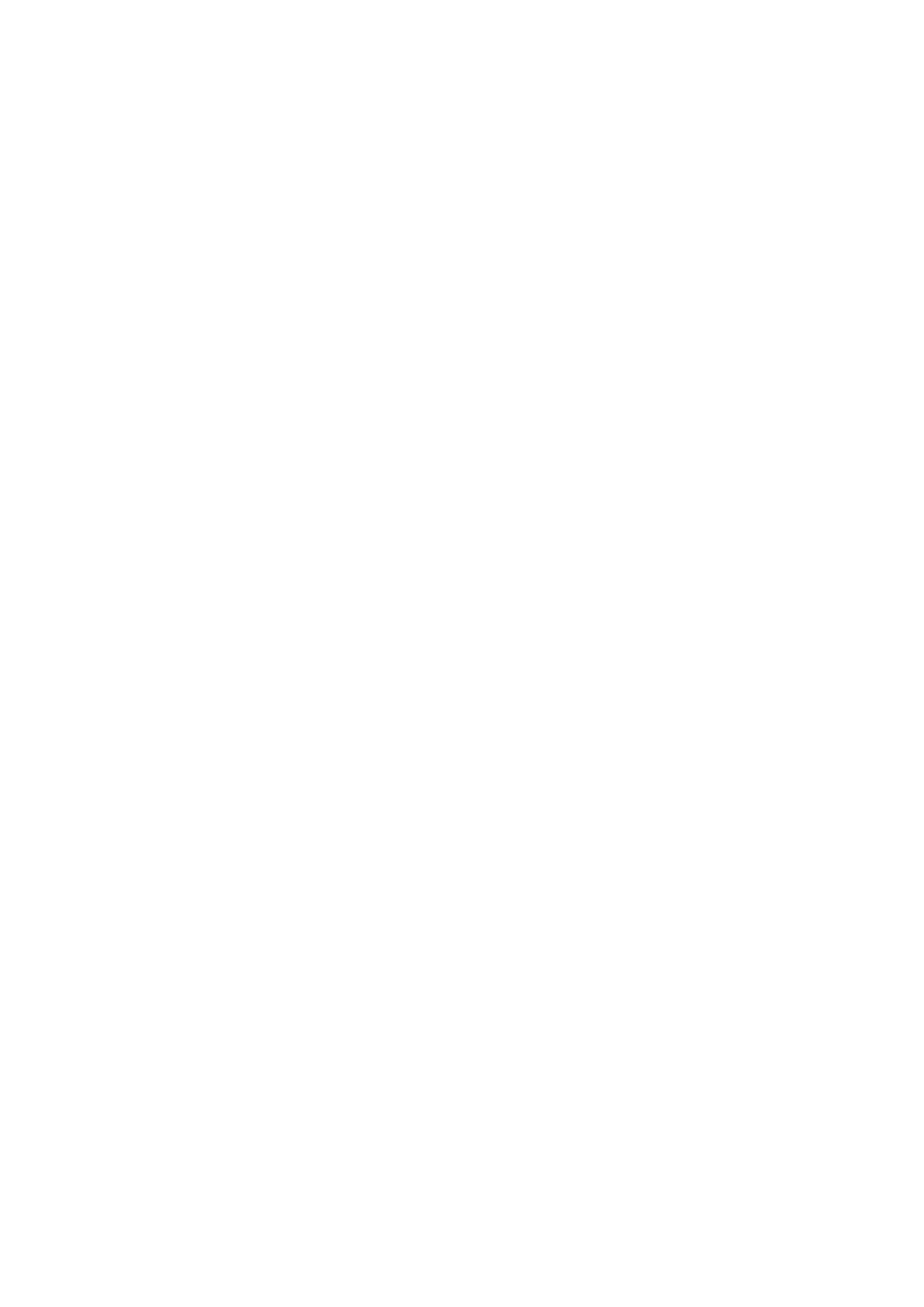#### **PRICES**

Published prices are recommended for the sales to the end consumers. The prices are in Euro, local V.A.T. not included. The present price list replaces and voids all prior price lists.

#### **ORDERING PROCEDURE**

All orders must be placed in writing using our listed code numbers, to avoid any mistakes.

#### **MINIMUM ORDER**

A minimum order is generally required. Its value may vary according to the final destination.

#### **SHIPMENT**

All orders are shipped from EX WORKS LUMINA, ARLUNO, unless otherwise stated.

#### **PACKAGING AND SHIPPING**

All fixtures are packaged in cardboard boxes, suitable for long distance shipping and resistant to normal handling conditions. None withstanding, we suggest using professional handlers and to check deliveries upon recipient. Goods are at the buyer's risk once they leave the Lumina factory.

#### **PRODUCT SPECIFICATIONS**

For manufacturing and/or improvements purposes, Lumina reserves the right to alter at any time, the technical and/or design specification of any product featured in this list without prior notification.